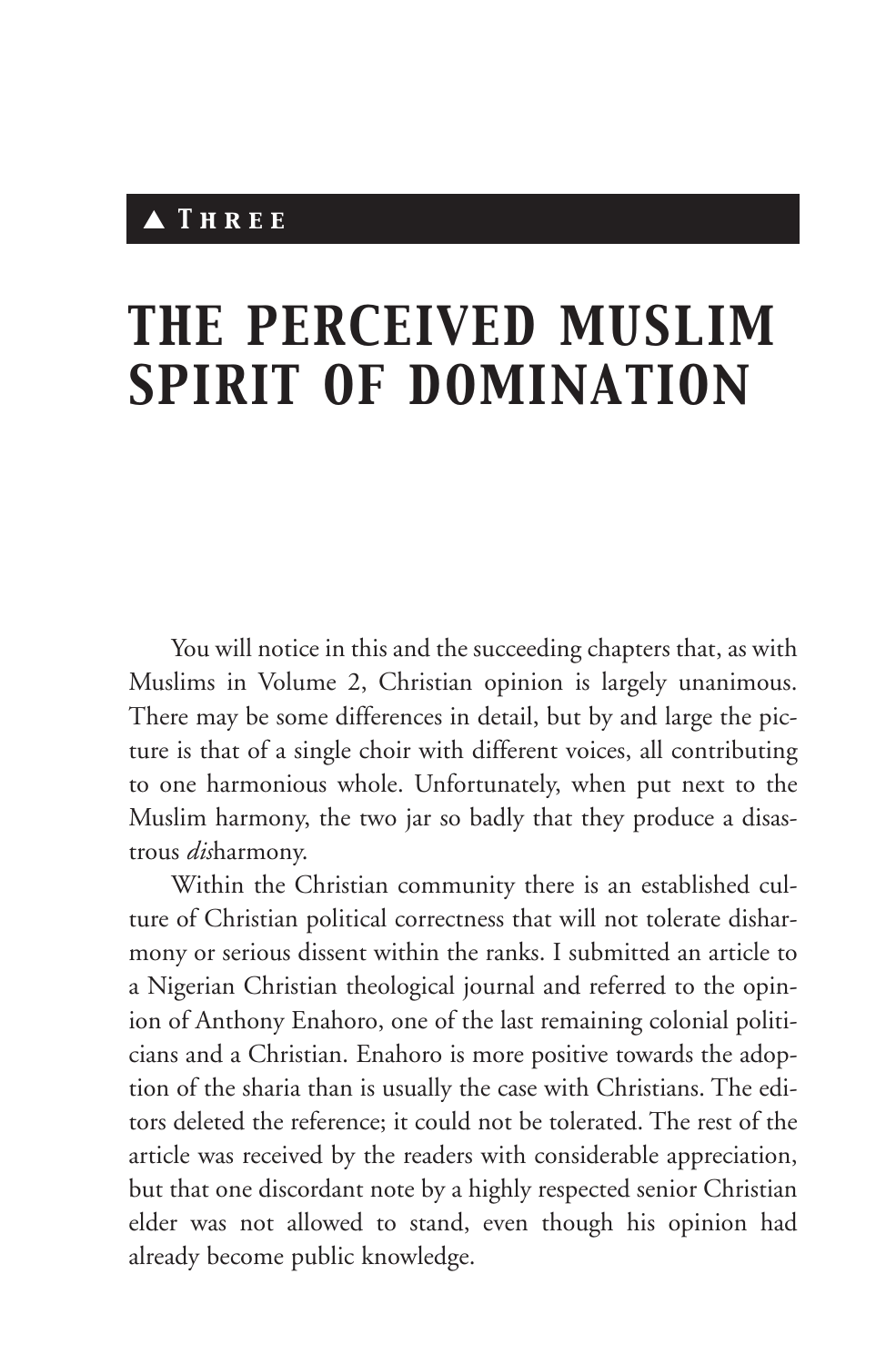#### 30 *Studies in Christian–Muslim Relations*

The Muslim spirit of which this chapter speaks does not refer to the entire spirit of the Muslim community. The discussion is restricted to the way Nigerian Christians view that spirit in the context of their mutual struggle for control and recognition. As mentioned earlier, Muslims were viewed sympathetically in Volume 2 and Christians somewhat negatively; in this volume the situation is reversed. This chapter or even entire volume does not accurately represent my personal estimation of the Muslim spirit in Nigeria so much as that of Nigerian Christians. It is this estimation that drives them.

There are five major terms that form the core of that Nigerian Christian view. These are: domination, intolerance, violence, suspicion and anger. These form the Christian bottom line. We have seen in the second monograph how suspicious Muslims are of Christian intentions, how oppressed and angry they feel. The same is no less true for Christians. This bottom line drives much of their outbursts and actions. These cries of anger and exasperation are heard time and again from almost every Nigerian Christian who has ever written on Christian–Muslim relations in Nigeria.

## ▲ *The Spirit of Domination* \_\_\_\_\_\_\_\_\_\_\_\_\_\_\_\_\_\_\_

Nigerian Christians are of the opinion that Muslims have a natural instinct for domination. They have a need to dominate. They feel uncomfortable when not dominant.

Tanko Yusuf<sup>1</sup> had a sure conviction, born in the fire of experience, that Islam, especially in its fundamentalist expression, seeks to control the entire world, including Nigeria. This is one of Nigeria's two major struggles; the other is corruption. He did not regard the Muslim push for domination as an aberration in Islam.. It is an expression of its deepest nature. In Islam, "religion and government are one and the same."

*It is considered legitimate for Muslim political leaders to use state facilities, institutions, and power to promote Islam. It*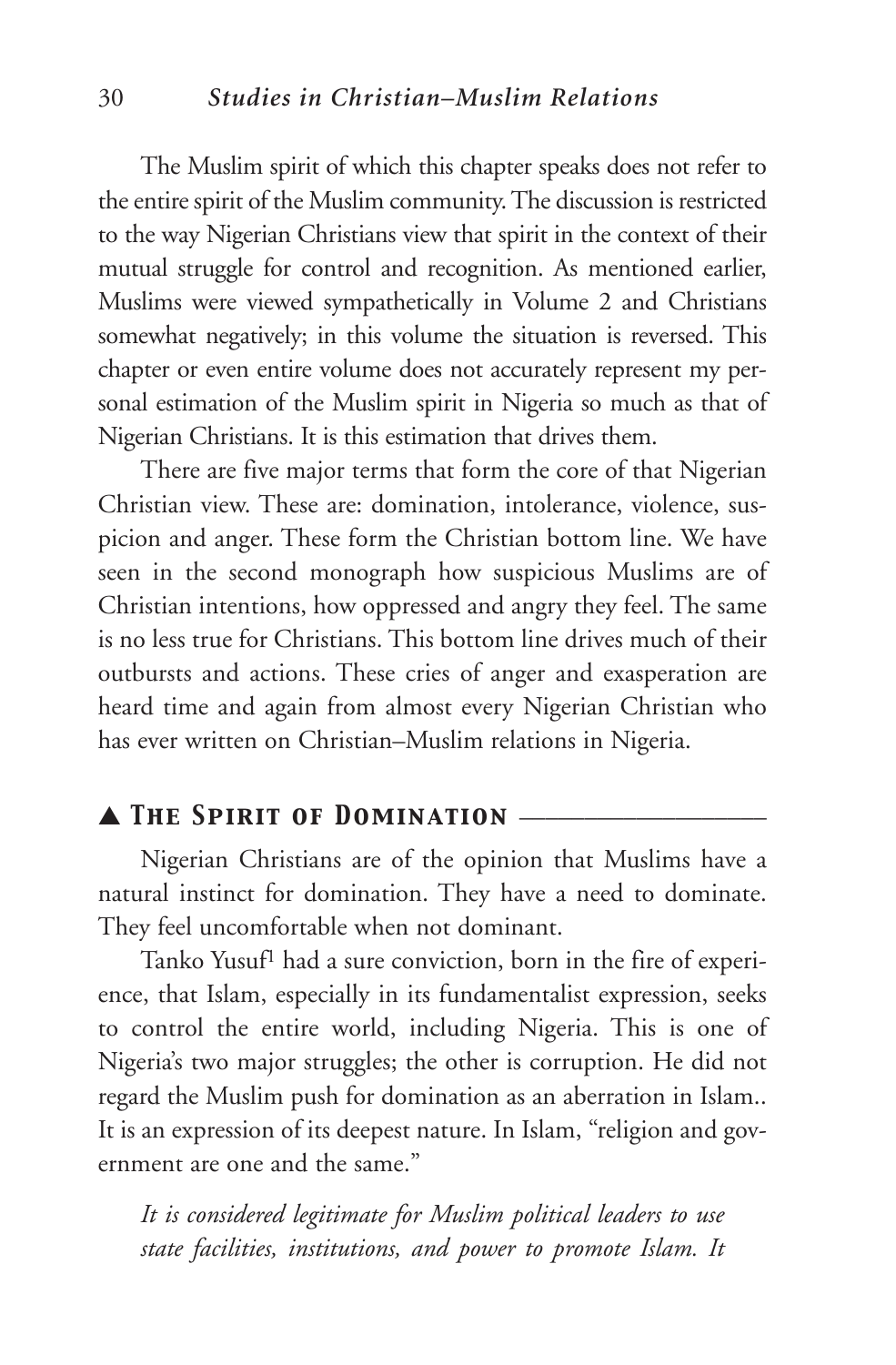*seemed natural, then, when Nigerian self-government began…, to Muslim leaders that they openly use government for both religious and political purposes.*<sup>2</sup>

Yusuf used to hammer away at this theme without let-up. Throughout his political career, he saw himself as a watchdog for Christian interests versus alleged attempts of Islam to take over the country, attempts often unconsciously supported by the colonial regime. His public struggle against Muslim domination started the day he challenged the practice of opening the meetings of the colonial Northern House of Assembly with Muslim prayers. As the Chief of Kagoro tells the story in the introduction to Yusuf's autobiography,

*The Honourable Mr. Niven was creating the incorrect impression that Islam was the one and only religious faith in the northern part of Nigeria. Mallam Yusuf called the Speaker's attention to the fact that at least two or three religions were represented in the session. Would it not be only fair… that at least two different prayers—Muslim and Christian—be offered before the sessions began? The British-born Mr. Niven politely conceded.*<sup>3</sup>

Yusuf never tired of his warnings regarding Muslim domination of Nigeria. The country's "government, armed forces, and its powerful hard-line fundamentalist Muslim minority want absolute power only for themselves," he insisted.4 With great bitterness he asserted that Babangida, a former head of state, "and his corrupt cronies believe they must (and are the only ones who can) rule Nigeria. Only the few Fulani and the elite Hausa tribes, they say, have the talent, ability, and leadership qualities to rule Nigeria. It is their destiny. What arrogance!"5

Yusuf was well aware of the classic Muslim schematic with respect to the place of non-Muslims. He knew that Muslim tradition allows for only three alternatives, none of which are acceptable to Christians. "Infidels" must be converted, subjugated or elimi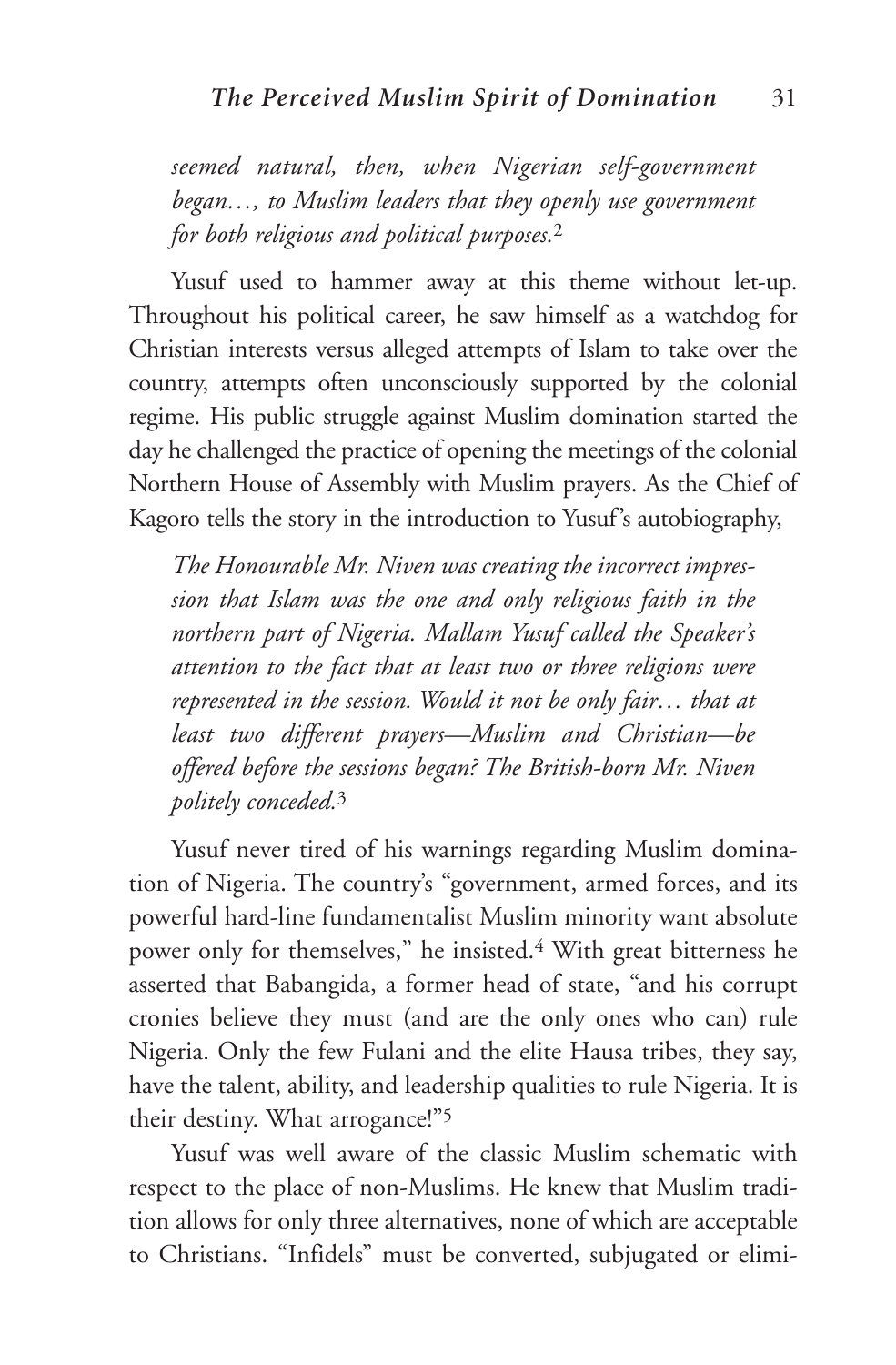nated. This also underlies Muslim aims for Nigeria.6

It is not only the fundamentalists, extremists or so-called fanatics who seek to dominate. Even "moderate" Muslims, according to Yusuf,

*have pushed Islam as hard as they could…since our independence. They have maneuvered jurisdiction over religion, education, economic, and personal lives. They have set up Islamic judicial institutions and have instituted administrative policies that aimed to implement Sharia throughout the country.*<sup>7</sup>

If we can believe this experienced warrior, it would seem my suggestion in the previous monographs—that the fundamentalists in Nigeria may be the dogs of the moderates—is not so far off the mark; or are the moderates in the process of "fundamentalizing?"

Another more recent affirmation of this Muslim spirit comes from Adewale Thompson, a former chief judge of Ondo State in the West and the current National Secretary of the Yoruba Elders Council. Why can Christians not live at peace in Kano and why are Christians not tolerated in other places in the North? he asked.8 Thompson reached back into colonial history to 1942, when Awolowo, the leader of the Yoruba nation at the time, asked the emirs in the North to cooperate with the south to gain early independence. The emirs responded that they would not cooperate "unless we [southerners] accepted their religion." Thompson commented, "It was there in black and white. That is the basic factor dividing us. Nobody knows about that unless you research into history and discover it. And so in order to achieve that purpose, they plan to dominate, impose their religion on us." Today, Muslims are "following it up" in their behaviour.9

In the context of all this anger, suspicion and rancour, it is no wonder Christians take very seriously Muslim declarations of superiority and domination. Danjuma Byang considered a thirteen-yearold statement from Ibraheem Sulaiman still valid in 2000. Sulaiman declared, "Muslims must be masters, not servants" and that the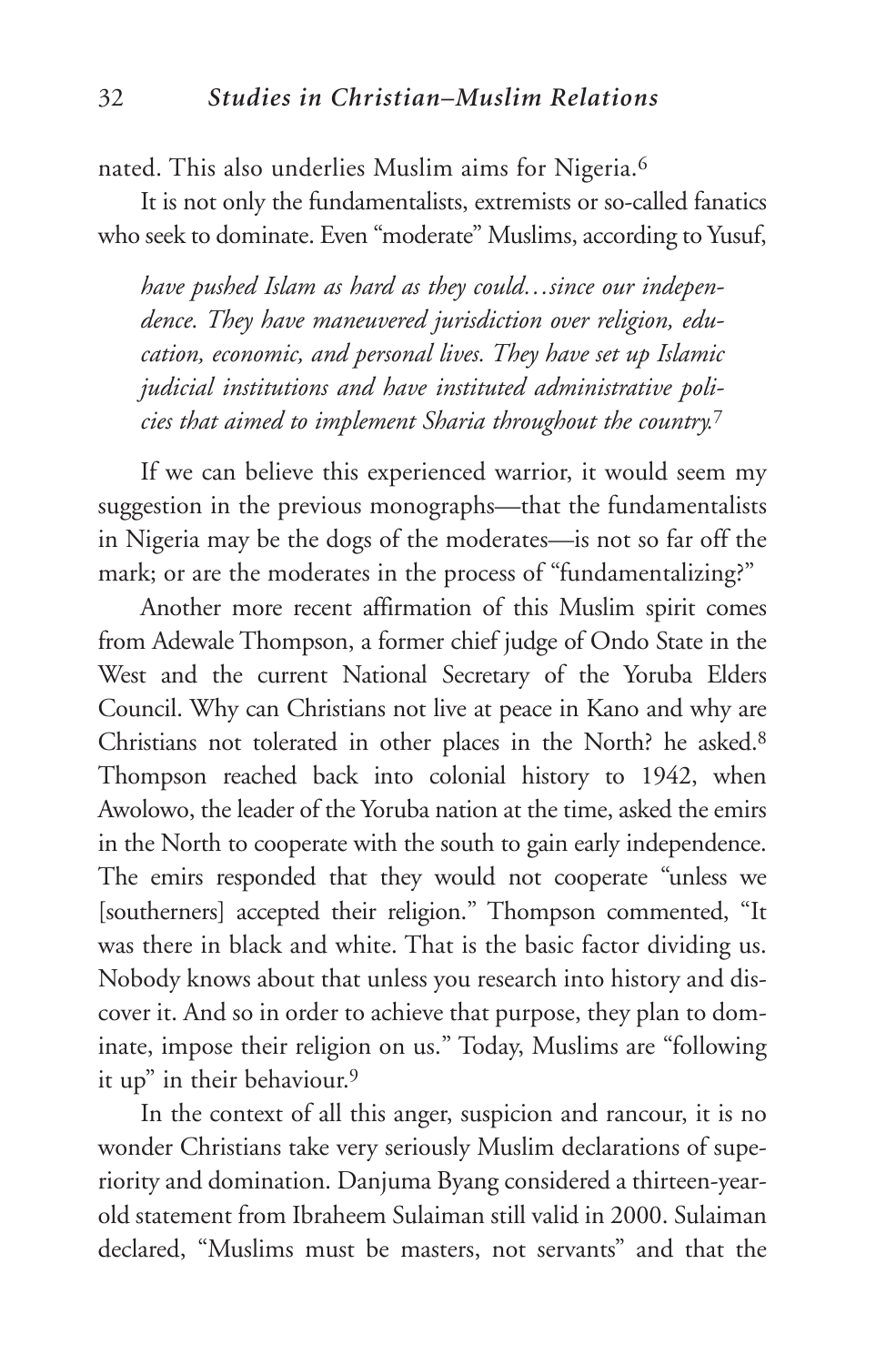sharia outlaws "subservience and dependence. It is from this perspective that Muslims in Nigeria should press for their demands."<sup>10</sup>

Of course, we have overheard Muslims in Volume 2 express this sentiment so openly that Christians have every reason to believe this. In their very presence, R. D. Abubakre, a Muslim senior lecturer at the University of Ilorin, *speaking in a very irenic mood*, declared "that the people of God should control the helm of secular affairs."11 He stated this as a matter of fact in the presence of Christian scholars without embarrassment or any attempt to hide this Muslim instinct for power and control. It is the natural attitude of Muslims they do not bother to hide; it is their "native air." They display little sensitivity about the offence this attitude creates in others, let alone the suspicion and hostility. It is a domineering attitude expressed everywhere, in Nigeria and abroad. The Plateau State TV station in Jos, established for the very purpose of giving the Christianized Plateau people a voice of their own, quoted a spokesman of the Muslim Parliament of Great Britain as saying, "The nature of Islam is to acquire power."<sup>12</sup>

Please allow an author's aside. No sense of "fairness" and no amount of Western so-called "common" sense seems capable of freeing the Muslim community from this power complex. This is not because they are devoid of rationality, but because, like everyone else's, their reason is governed by their heart and by their world view. The secular, the Christian and the Muslim world views simply don't mesh and therefore we lack the platform of a common rationality. It is never a matter of "religion within the bounds of reason," as Kant would have it and as secularists prefer it, but, rather, always of "reason within the bounds of religion," as Nicholas Wolterstorff of Yale so aptly put it.13 What seems perfectly fair, rational and common sense to one community seems absurd, irrational, unfair and even oppressive to the other. The idea of a global "common sense" is a pure myth used to impose Western secularism on the world, including Islam.<sup>14</sup>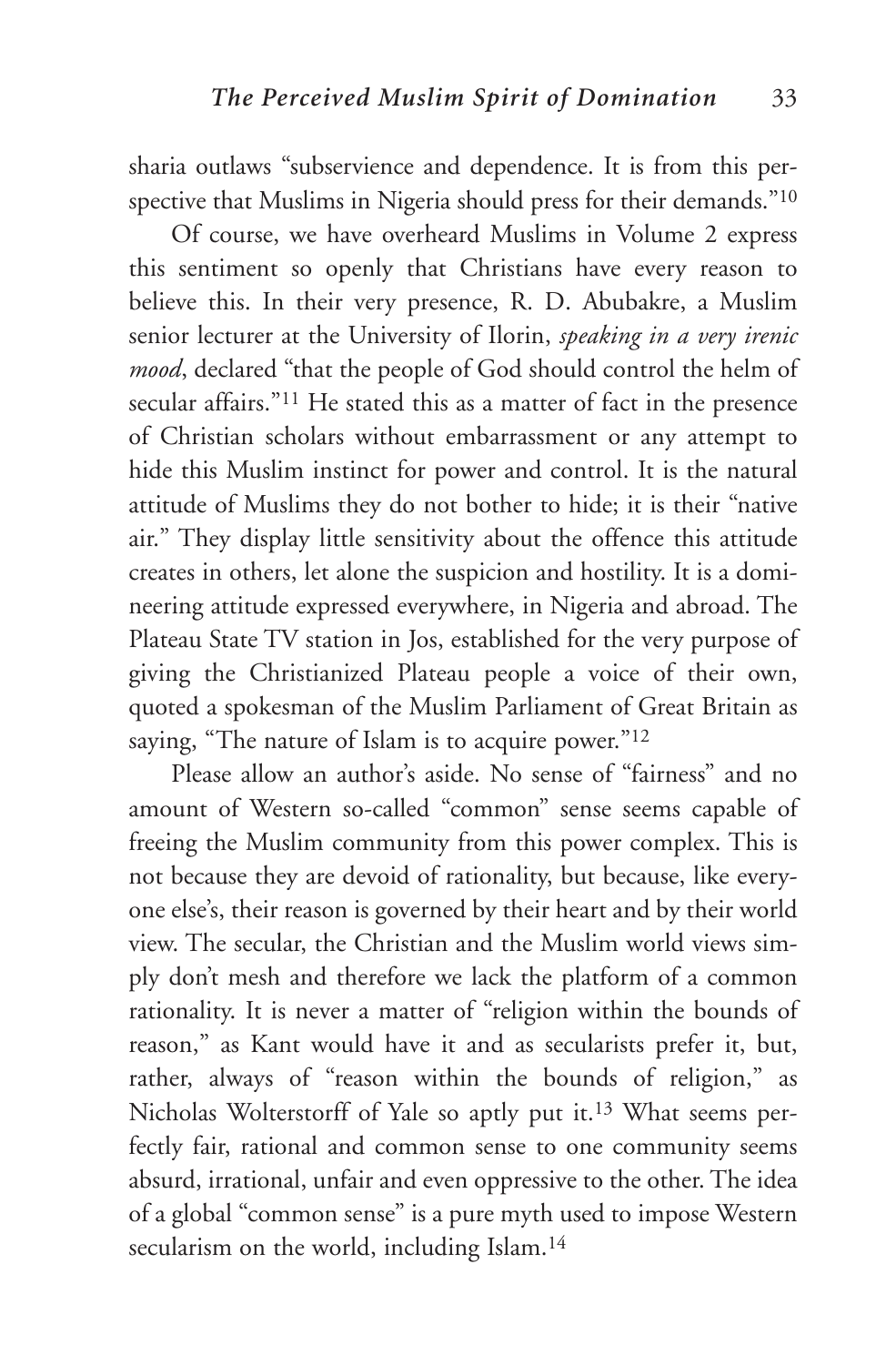#### ▲ *Related Characteristics* \_\_\_\_\_\_\_\_\_\_\_\_\_\_\_\_\_\_\_

The drive to dominate requires a certain psychological complex to support that drive. Nigerian Christians have not had to go far afield to recognise such a complex in the Muslim community. Intolerance and violence are among the dominant characteristics Christians pick up on repeatedly. They are difficult to separate, for the one often calls up the other.

#### 1. INTOLERANCE

Ibrahim Yaro was blunt about these issues. He recalled that Christianity has had its phase of intolerance and oppression. Apart from the crusades, Christianity in the past has persecuted people for preaching heresy. Today, Christians regret such acts and are creating much more room for tolerance and freedom.

On the other hand, today, "Islam is persecuting non-believers, subjugating them, and obliterating their freedom and so is reliving the stone-age life." Yaro hardly tired of the theme. "While other religions," he somewhat exaggerated, "are receptive, hospitable and tolerant to 'infidels,' Islam is antagonistic, violent and intolerant." Other religions, he claimed, welcomed Islam. Alas, little did they know that they welcomed "unbridled intolerance." While Muslims today are building mosques in the traditional bastion of Christianity, intolerance in Muslim nations makes even alterations to church buildings difficult, let alone building new ones.15

In its Kafanchan Release,<sup>16</sup> CAN affirmed that all these disturbances are the result of Muslim intolerance. This intolerance first surfaced publicly in the intra-Muslim skirmishes, but has since reared its head in the Muslim–Christian disturbances and undergirds them all.

In fact, the National Institute for Policy and Strategic Studies (NIPSS) report regarded religious intolerance as one of the basic underpinnings of Nigerian violence. It blames Muslims more than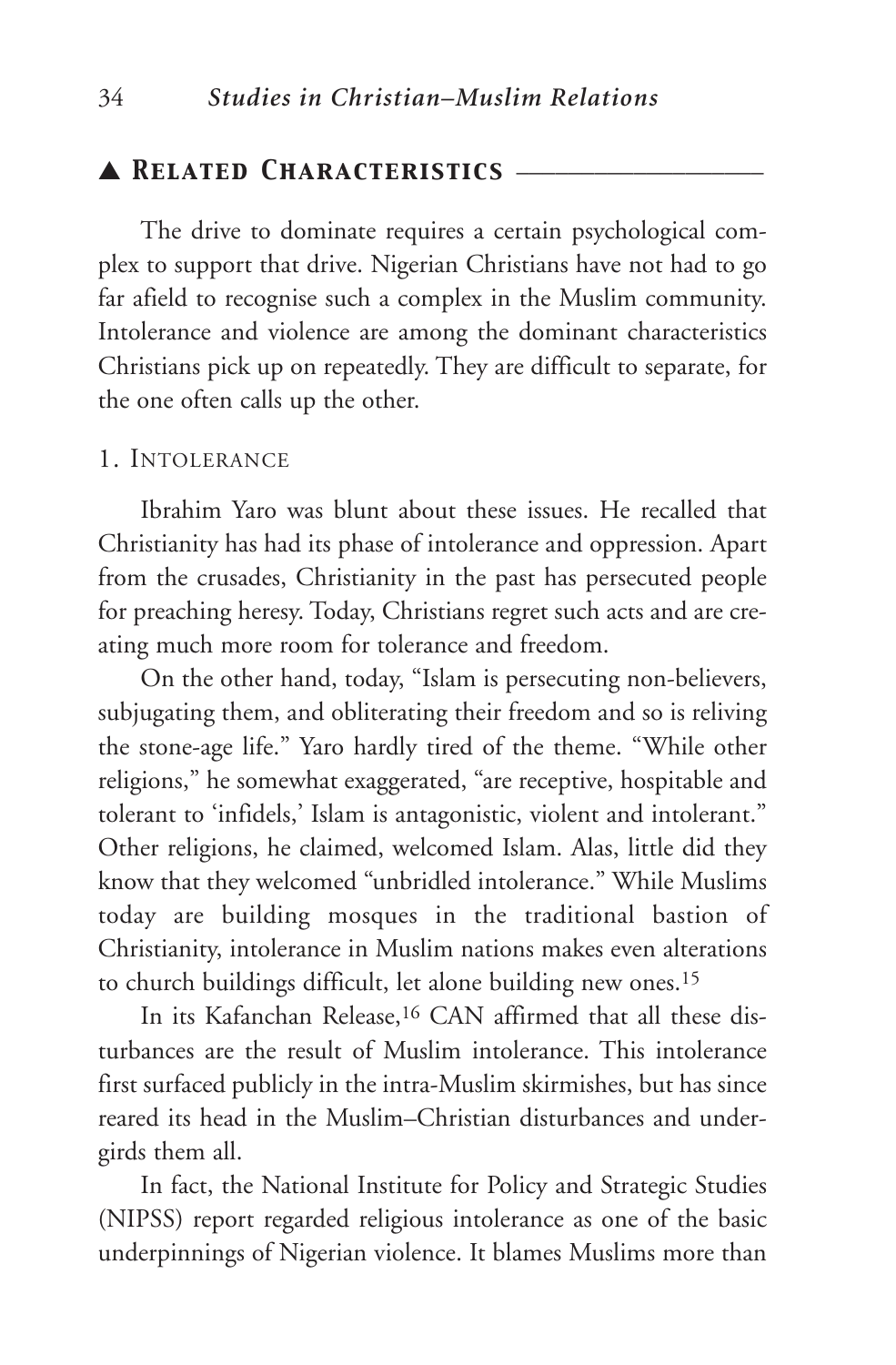it does Christians. Intolerance was said to be more in evidence among Muslims, with Christians "being more the target than the origin of intolerance." Christianity in the south of Nigeria, insisted the report, "has over the years not been lording it over the other religions." At least until 1986, NIPSS claimed that "Christians have been at the receiving end of the rising tension" between the two. "The Christians have so far peaceably absorbed and tolerated attacks on their freedom of religion." This was in sharp contrast to the Muslims in Kano with their organised attack on Christians in connection with St. George's Church. The report warned that tensions were rapidly moving Nigeria towards "the greatest danger ever to the future peace and security of the country. The earlier the government defuses this ominous time bomb, the better."17

## 2. VIOLENCE

Ever since the 9/11 terror, Muslims love to quote the statement, "Islam is the most misunderstood religion in the world." Nigerian Christians are more in tune with a quotation with which Ibrahim Yaro begins his monograph: "In Nigeria, Islam maintains the record of being the most bloody and controversial. This assertion may be regarded as a historical legacy rather than an aberration. Right from time immemorial, Islamic activities had been associated with violence."18

"Vindictiveness," Yaro insisted, "is at the core of the Muslim religion, and [it has] nothing to restrain or counter the human temptation to judge and condemn others." Its "harshness is the direct result of its uncertainty about salvation and eternity. The Muslim fear of Allah's judgement and condemnation turns outward into the same kind of action towards others."19

# ▲ *Muslim Plans* \_\_\_\_\_\_\_\_\_\_\_\_\_\_\_\_\_\_\_\_\_\_\_\_\_\_\_\_\_\_\_\_

Tanko Yusuf was absolutely convinced that Muslims have concrete plans to take over Nigeria. He was in the good company of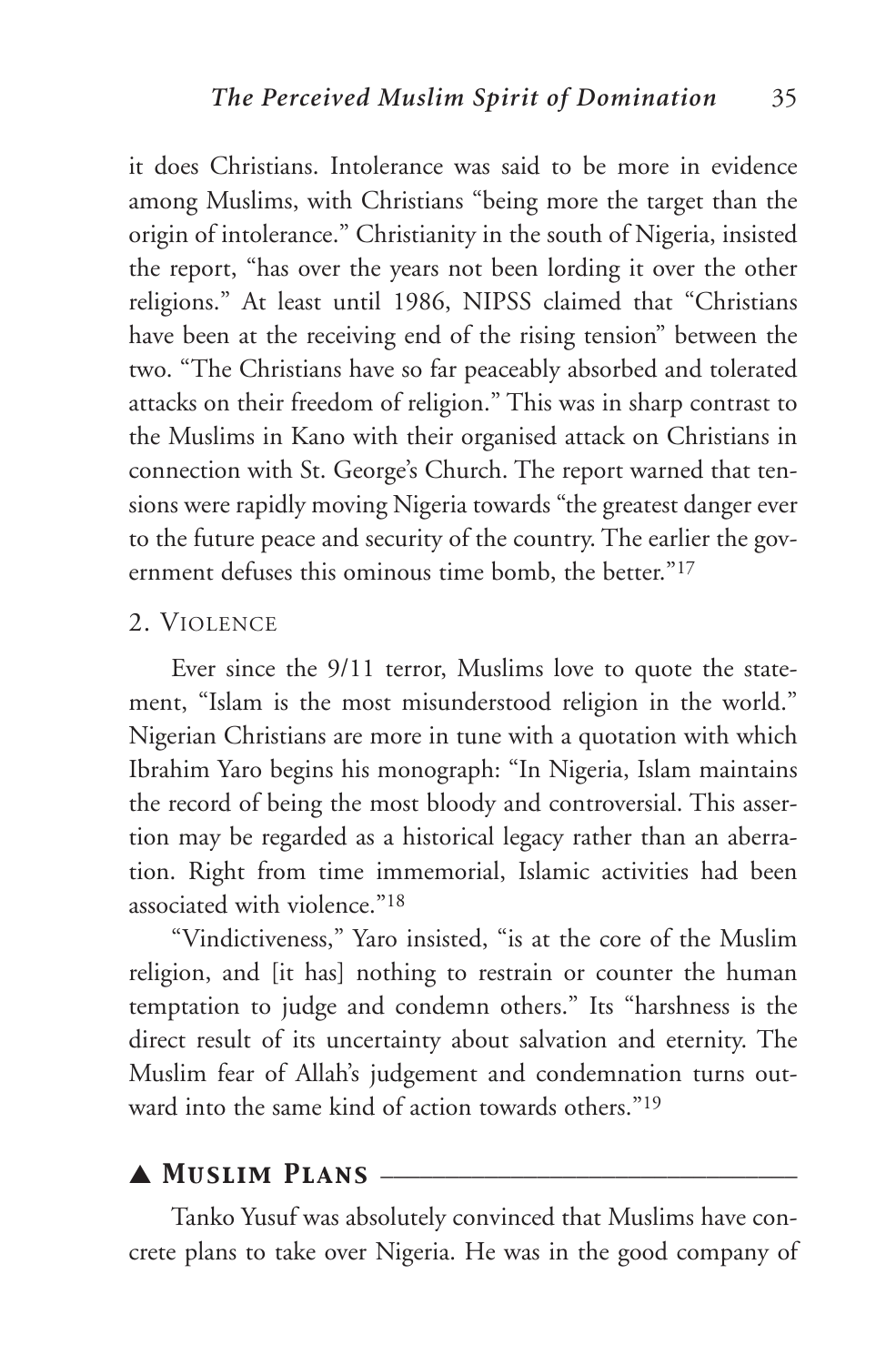other leaders. Abashiya, another one of our "fathers," went even further. Islam, according to him, has become aggressive and would

*like to obliterate Christianity from Nigeria. The Kafanchan religious crisis was a testimony to this fact. Also various meetings and write-ups of the Muslims20 have shown that the Muslims, or rather some of the militant ones, are certainly out for nothing less than the complete obliteration of Christianity in Nigeria. They want to make Nigeria an Islamic republic.21* 

Yaro was similarly sure of a "secret plan to overrun the entire nation." A major "source" of his information was a random conversation he overheard between three Muslims in a taxi in which many components of such an alleged campaign were listed.<sup>22</sup> The credibility of such a random source leaves something to be desired. My point in drawing attention to Yaro's version of the allegation is to indicate the widespread popularity of this suspicion. It is as popular with Christians as is the conviction of Muslims that global Christianity is plotting to destroy Islam, an issue treated in Volume 2.

CAN's Kafanchan Release23 explained, "Muslim elite, together with the government and emirs, colluded to exterminate Christianity so that the unfinished work can be completed, that is, the declaration of Nigeria as an Islamic nation." CAN declared the Kafanchan episode as "the first stage of the process of Islamisation of the nation.<sup>24</sup> There is evidence that the next stage would have been the killing of prominent Christians in the North." CAN warned that

*The continuous condoning of the Muslims' religious intolerance by the government has aided the rapidly growing tension between the Muslims and Christians. As long as the government is seen to continue to collaborate and aid the Muslims in their design to intimidate, subjugate and terrorise innocent Nigerians into submitting to their political and religious manipulation, this will eventually break the country.*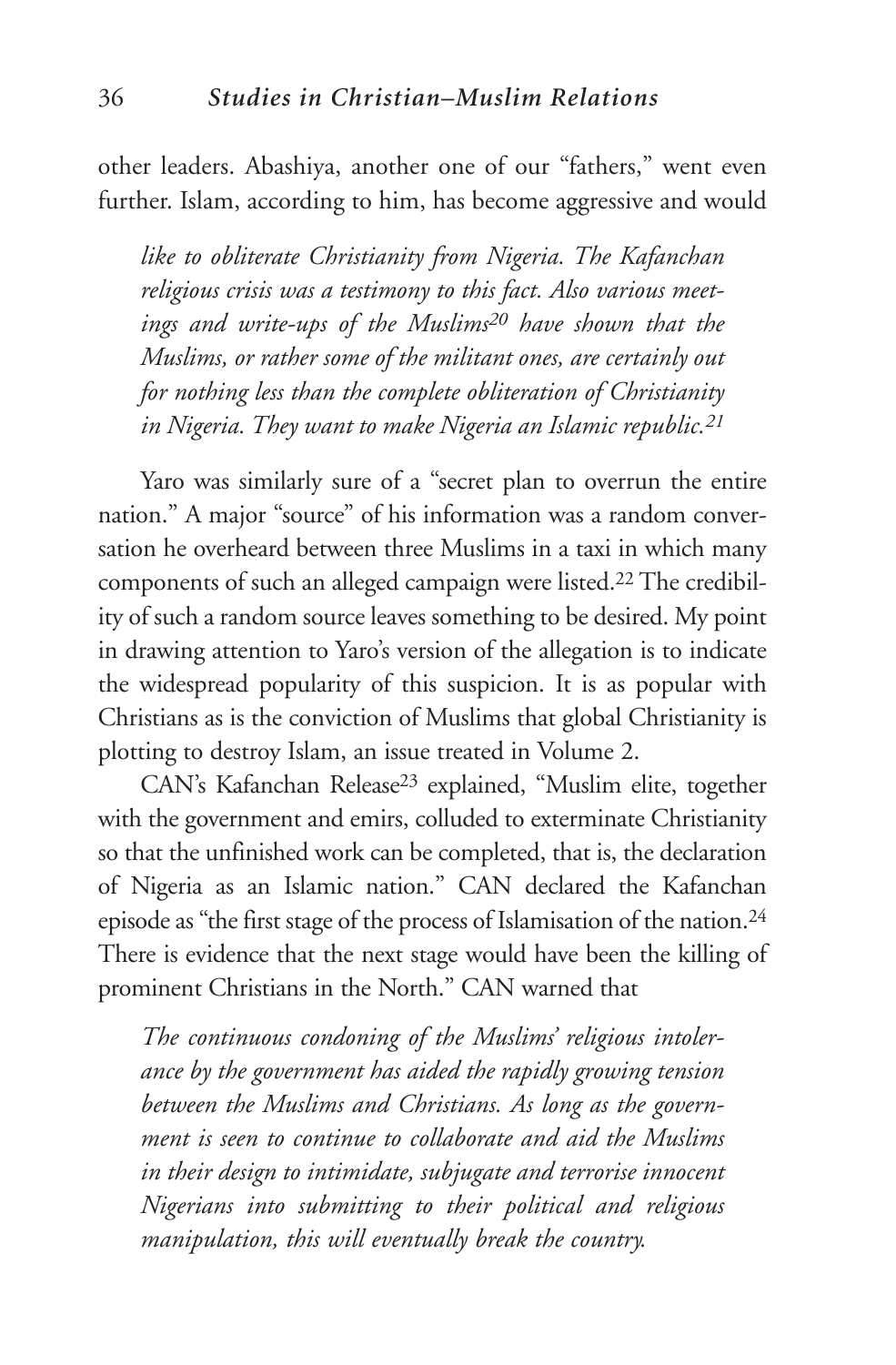Concern for and conviction of Muslim plans continue to dominate our time period. Even a sober and careful judge as Haruna Dandaura hesitantly suggested, in the context of the St. George Church debacle in 1982, that there is indeed a conspiracy or plan on the part of Muslims to remove and destroy. He wrote,

*Those who planned the building of the mosque near the church are…to blame. There was a wide expanse of land between the compound, Fagge and Sabon Gari and the planners could have shifted the construction of the mosque farther away from the church. It would almost appear that the planners had a mind to move the church and mission after they had built the mosque. Should we then believe that there was a deliberate intent to remove us from where we had been for over forty years before the mosque was built?* 

He ended the paragraph with a gentle but unmistakable threat, "I will, without hesitation, suggest that no heed should be taken to any such suggestion."25

One prominent southern Christian leader we have not yet met is C. O. Williams, a retired federal civil servant who had a second career in the ecumenical world of Nigeria as long-time general secretary of both the Christian Council of Nigeria (CCN) and CAN. Williams presented a hard-hitting lecture to a group of German clergy in which he dealt with various aspects of Christian–Muslim relations. He recognised an increase in "fanatical" Muslim "aggressiveness" around 1977. He explained this phenomenon with reference to two important international Muslim conferences, the Conference of World Islamic Organisation in Mecca and that of the World of Islam Festival in London. Both of these conferences decided on plans that constituted an anti-Christian crusade or *jihad* that was to halt the Christian march. In Nigeria, their "grand" opportunity came when the military handed over power to the civilian regime of Shehu Shagari. The new Muslim governors "made no secret of their main goals: the advance-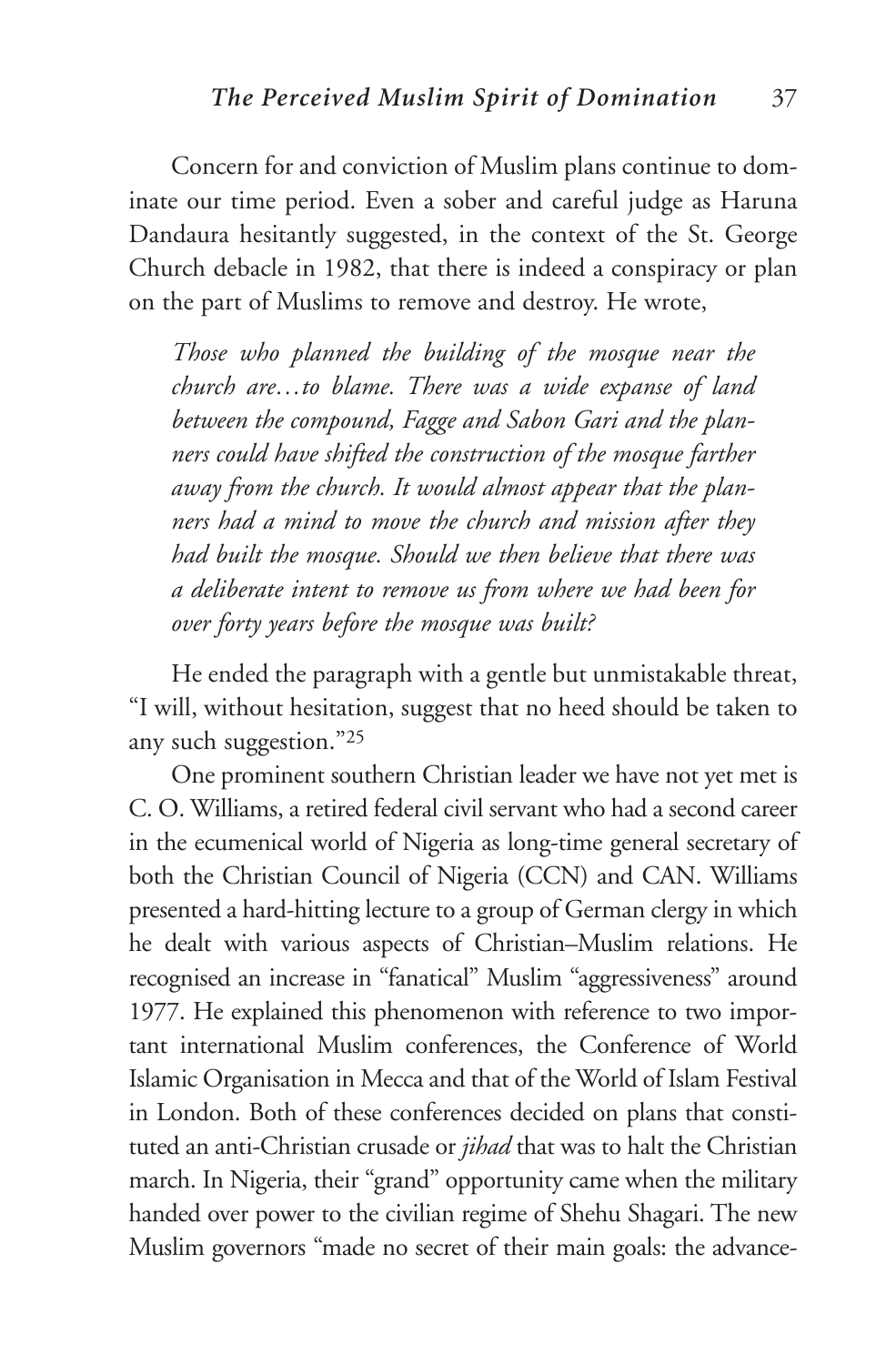ment of Islam at all costs and the total extermination of Christianity…in their respective states." Williams listed the following steps planned for Nigeria:

- 1. Take-over of Christian schools and hospitals;
- 2. Substitution of Christians names of Christian schools with Muslim names;
- 3. Replacement of Bibles in hotels with copies of the Qur'an;
- 4. Circulation of "false and vicious propaganda" about Christians;
- 5. Ridiculing Christians and making "provocative pronouncements" about the Christian faith;
- 6. Making "unprovoked attacks" on Christians, especially in the North.

Williams was proud of the response of Christian leaders to such attacks. They would appeal to the government "to arrest the ugly situation, before it became uncontrollable." In addition, they "took more positive steps" that "aimed at creating peace, understanding and harmony between Christians and Muslims." One of these was the establishment of various forums for dialogue, but as soon as the civilian governors took over, these efforts were torpedoed and the new Muslim initiatives listed above were started. The Muslims promptly "boycotted the dialogues." It was from that time that "fanatical or 'Fundamentalist' Muslims became militant and intensified their anti-Christian activities."

Williams dubbed the decade of 1976–1986 a "remarkable" one for religious developments. It was "characterised by…blatant and vigorous attempts" by "Muslim fanatics, especially in northern Nigeria, to uproot Christianity." Muslims made it clear in every way that Nigeria is a Muslim country. The impression was being created that "Christians have no right to be there, or that they are, at best, second-rate citizens." "Blatant injustice against Christians"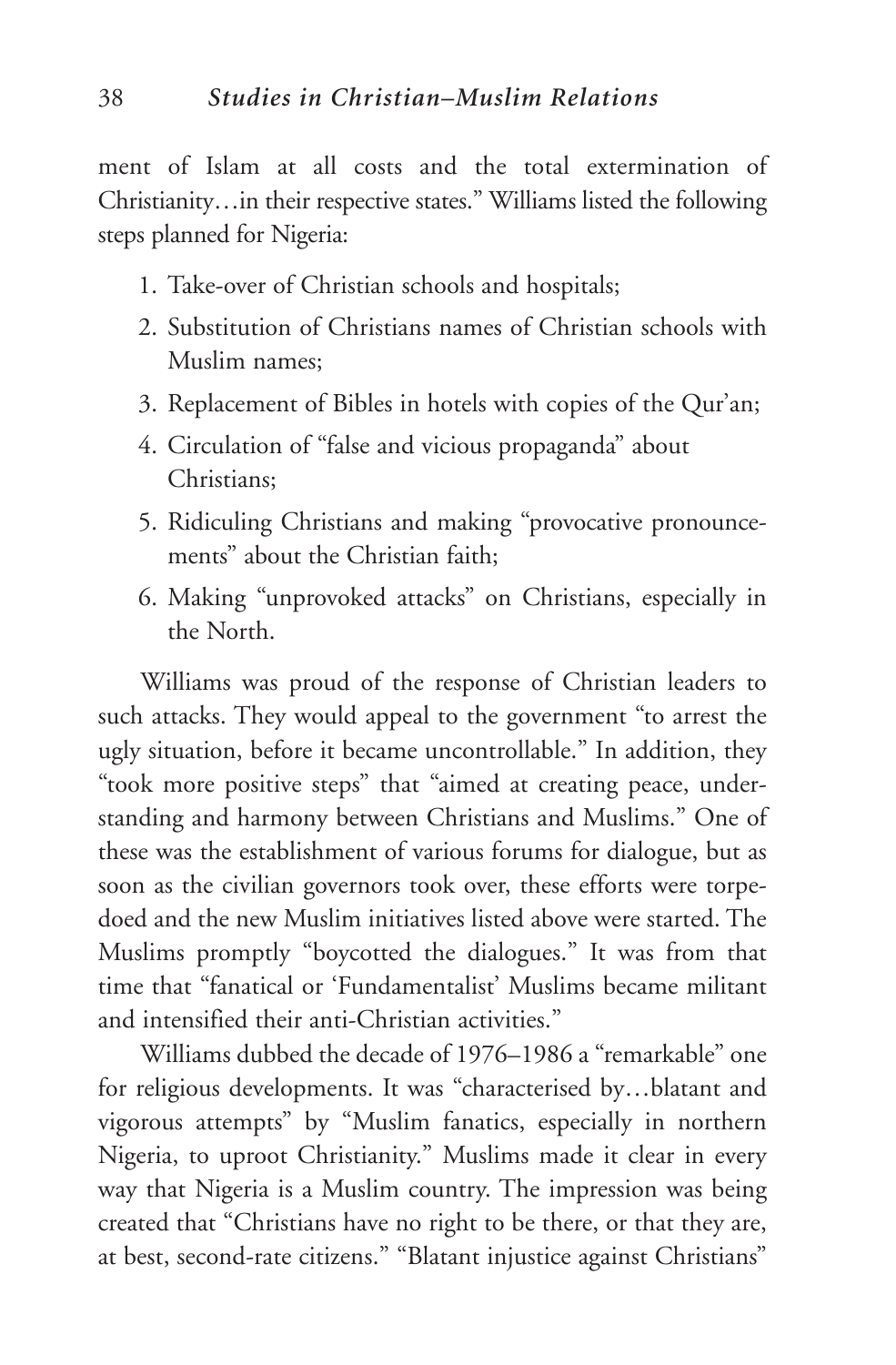was "given free reins and received the undisguised backing of the Powers-That-Be." He referred to Kano's St. George's Church, where the Kano State Government allegedly backed the attempt to destroy a church that had existed for forty years. When the "fanatical Muslims" failed to achieve their aim, they destroyed other churches. "Most members" of the inquiry committee belonged to "the very fanatical group which had gone on rampage!" The accused were their own judges!

He had little to say about government reaction, but gave a glowing report on Christian reaction. After all "the provocative pronouncements and actions of the Muslim fanatics," Williams reported proudly,

*Christians have one, only one, consistent reaction: namely, presentation of written protests to the Powers-That-Be. Even when it was generally expected that Christians would return fire for fire, after the ungodly Kaduna State devastation, we simply drew the attention of the Powers-That-Be to the evil act. We also appealed to all Christians to keep calm and peaceful and to be full of prayers for Nigeria.* 

I confess to be somewhat taken aback by this one-sided, if not false, picture. Williams' presentation was published in December 1995, some years after Zangon-Kataf. How could he simply ignore Christian aggressive behaviour during that mayhem, not to speak of the Christian role in some subsequent riots?

Some less prominent figures similarly insist on the existence of Muslim plans. B.S. Wadumbiya of the College of Education of Hong, Adamawa State, made no bones about it. Behind these riots lies the desire to turn Nigeria into a Muslim country with a theocratic government. In order to achieve that, its engineers use every tool at their disposal, including the ignorance and illiteracy of the average Northern Muslim, who does not know the meaning of democracy and constitution. They are "deaf and blind" to the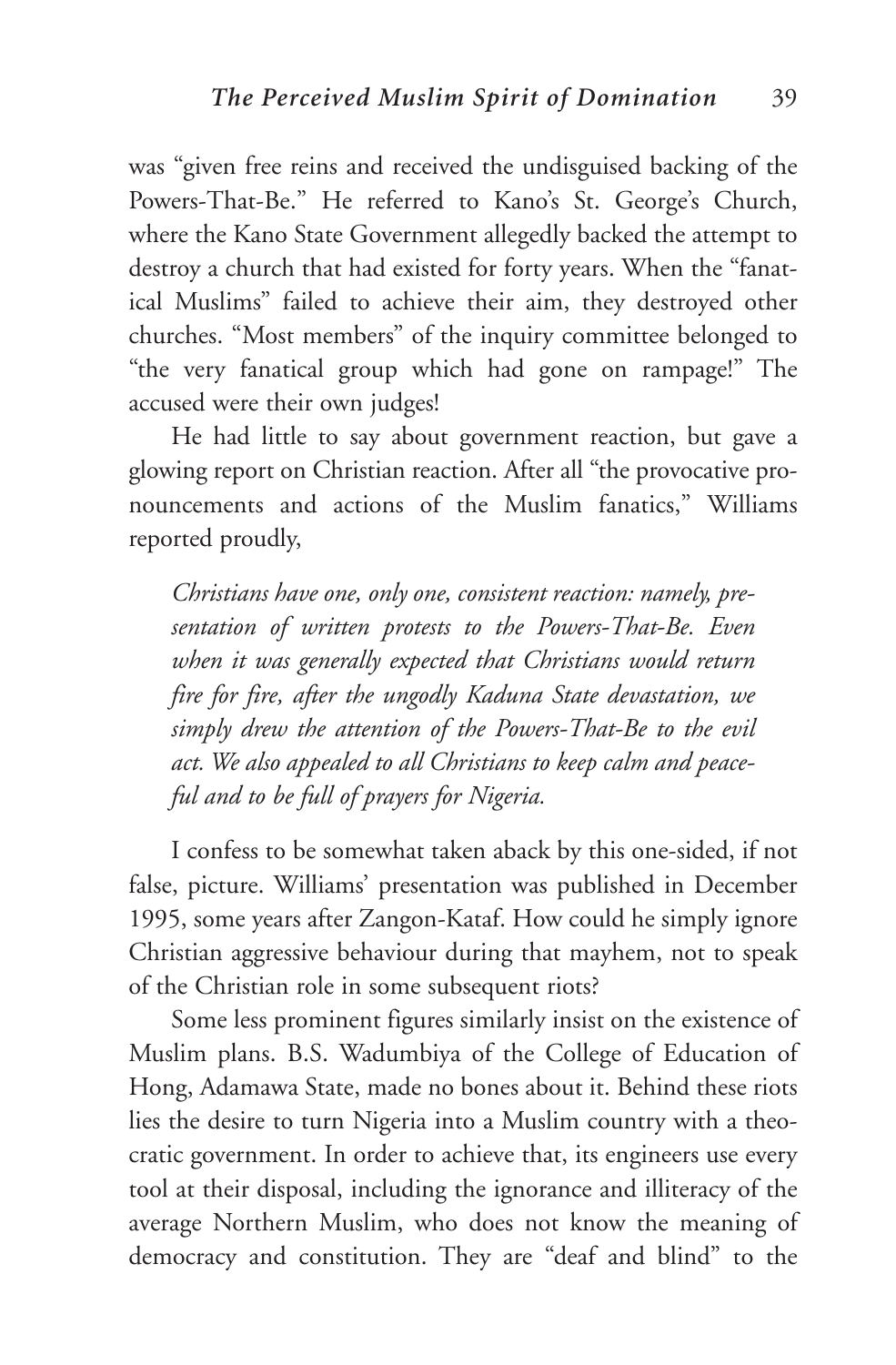country's legal system. Religion is used for manipulation to divide and rule all of Nigeria and to control the economy.

A self-designated former Muslim, Emman Usman Shehu insisted that "it is obvious that there is a determined effort to turn Nigeria into an Islamic State." He pointed to people like El-Zakzaky who "have not hidden this intention." He also summarised the decisions by various international Muslim bodies such as the World Islamic Organisation, OIC and the Islam in Africa Conference, that "have drawn up resolutions…ensuring that Muslims subjugate non-Muslims." He reproduced a twelve-point programme of the Pakistani Islamic Revolution that allegedly included the following:

- 1. A natural democratic state is radically different from an Islamic state.
- 2. Non-Muslims cannot be full citizens of an Islamic state.
- 3. Non-Muslims are to be treated as stateless citizens in an Islamic state.
- 4. Non-Muslims can only stay in an Islamic state on the basis of an agreement or treaty.
- 5. Non-Muslims cannot be entrusted with any key position for the civil or military service.
- 6. Non-Muslims cannot claim political rights.
- 7. Non-Muslims must be taxed more heavily than Muslims in trade or commerce.
- 8. Non-Muslims cannot be elected into legislative assembly.
- 9. Non-Muslims cannot be members of the cabinet or taken into the national body where state policy is determined.
- 10. Non-Muslims must have their separate cultural agency.
- 11. A Non-Muslim who embraces Islam will have his civil, political and military rights restored.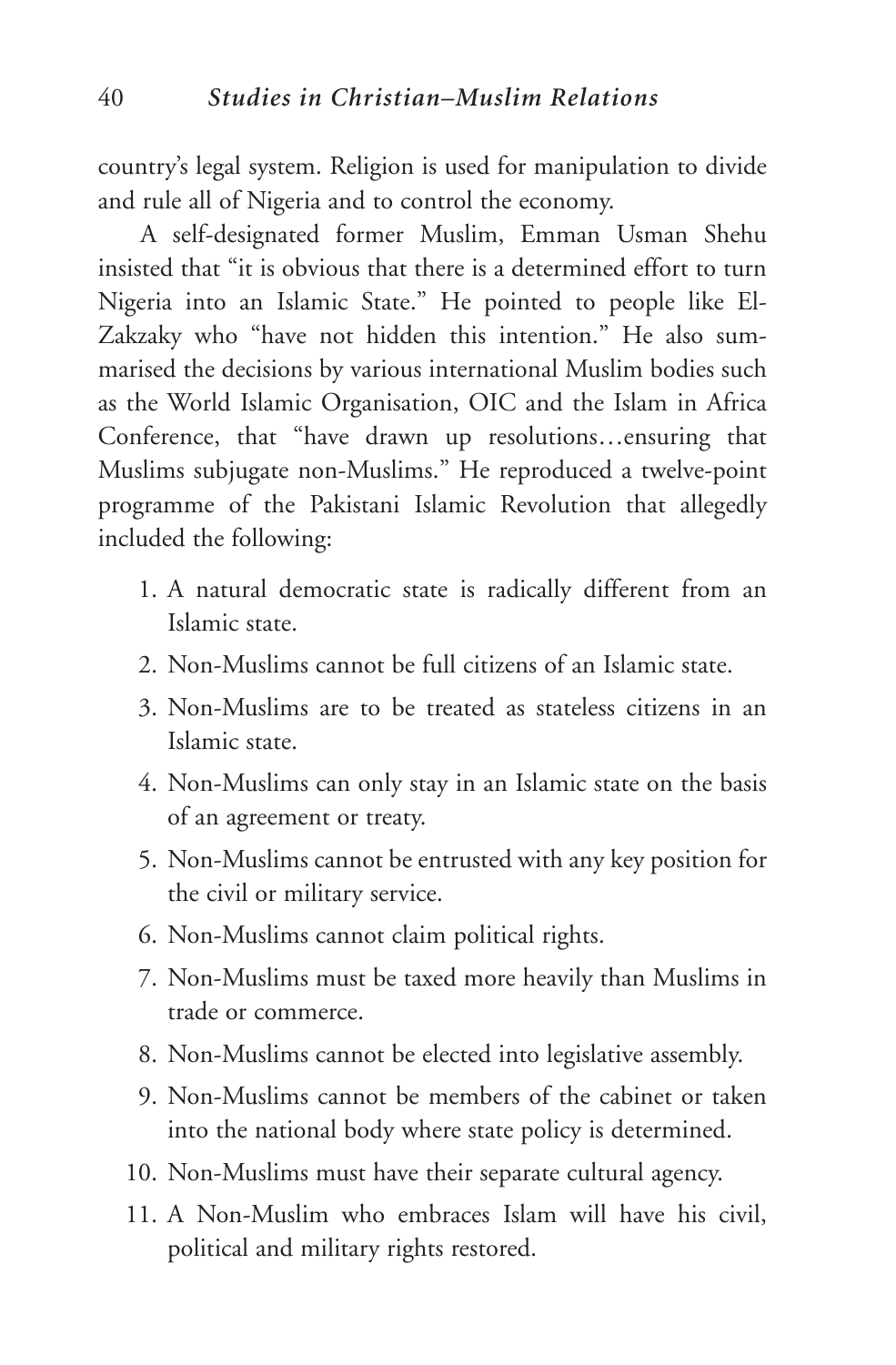12. If a Muslim accepts another faith, he is to be punished even to death. This is known as the law of apostasy and is the main reason why a lot of Muslims are scared of accepting Jesus….

This programme, Shehu asserted, is very much like the Covenant Umar B. Al-Khatab drew up to regulate Christians in Syria some centuries ago. "It is no coincidence," Shehu suggested, that Usman Dan Fodio is often referred to as Al-Khatab. In addition to these prohibitions, Shehu summarised various concrete 1974 decisions taken by the World Islamic Organisation in Mecca. Their upshot is that all Christian activities and organisations in Muslim countries must be suppressed.

Skeptics, a group from which I was slowly and almost unwillingly forced by the facts to extricate myself, may reject this notion of a Muslim plan as an invalid and paranoid conspiracy theory. However, in Volume 2 there is reference to it in an important speech by the Sardauna in which he unabashedly talked about a master plan. It was important enough for him to repeat the idea later. It is clearly no mere figment of the imagination fueled by some fake conspiracy theory dreamed up by fundamentalist anti-Muslim Christians. CAN commented rather proudly that the Sardauna's plan to dip the Qur'an into the ocean has been overtaken by Christians' planting the Bible firmly in the northern desert.26 Though this sounds like a Christian victory, that is not the conclusion to which this somewhat cute statement was meant to take us. Muslim oppression of and discrimination against Christians have not ceased with the planting of the Bible in the desert but, according to Christians, continue on a daily basis.

Even the NIPSS report referred to global plans drawn up by Muslims: "The Muslim/Christian relations in Nigeria should be seen partly from the worldwide perspective. It is instructive to recall the 1974 resolutions of [the] World Muslim Council…in Mecca that year." The report explained that the "principal aim" of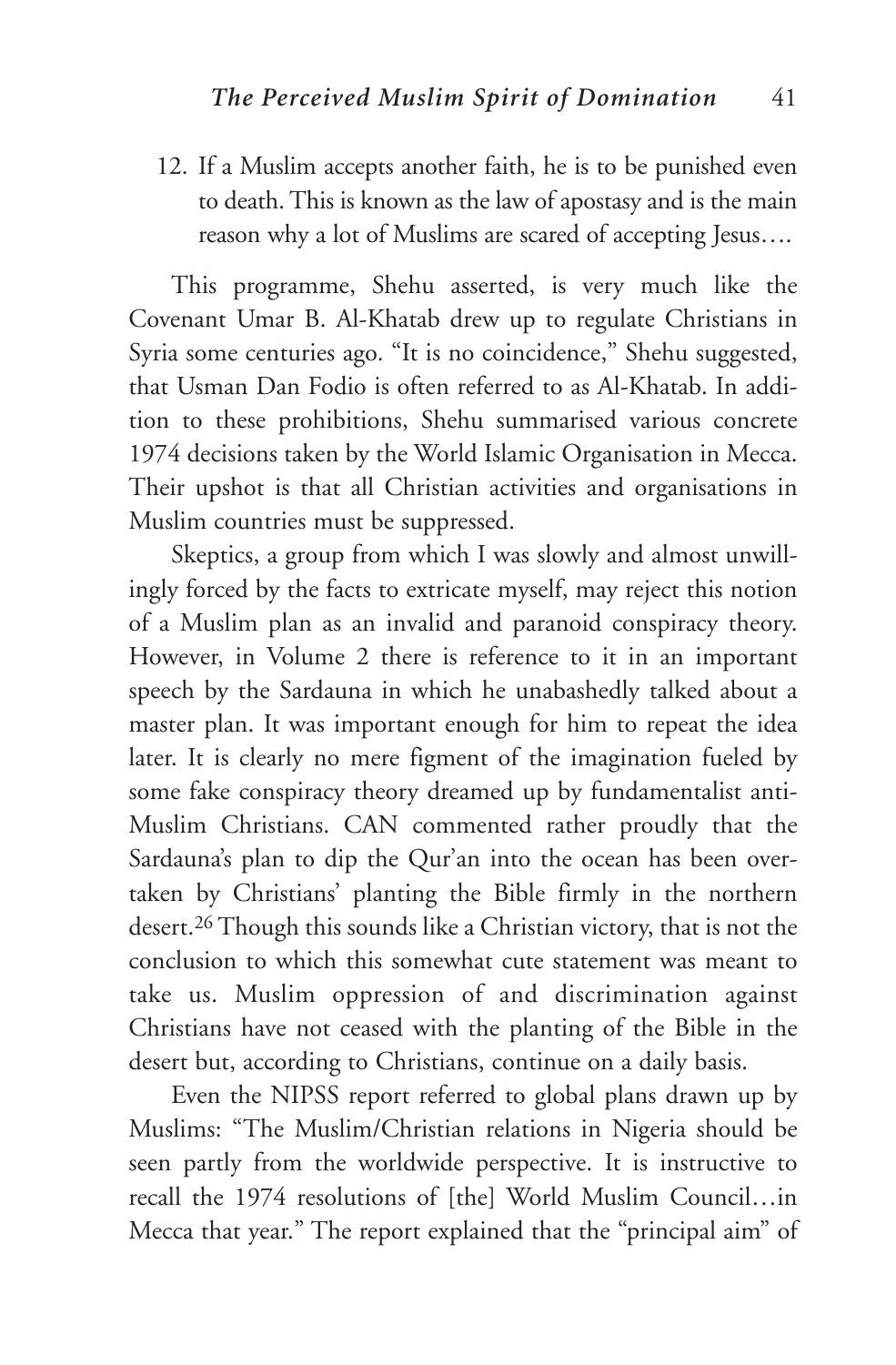these resolutions was "to counter the influence of Christianity," but Nigerian Christians tend to think of these resolutions as a plan for world domination. Perhaps the difference is the same! The resolutions include the following steps:

- 1. the establishment of Muslim centres to resist Christian missionary activities;
- 2. the establishment of Islamic radio and TV stations;
- 3. the takeover of secular expressions of Christian activities such as schools, hospitals;
- 4. the establishment of intelligence centres to monitor Christian activities;
- 5. the banning of Christian literature in Muslim countries;
- 6. the mobilization of the economic strength of the Muslim world to deny support to any country where Christian missionary activities are against Islam.27

Conspiracy theories may be politically incorrect in religious studies, but we are not dealing with abstract theories so much as with life experiences, concrete reality and fears which have solid ground. There are various foreign documents floating around Nigeria that support the idea of the plan. Nigerians sometimes embrace these reports as authentic, even when there are good reasons to doubt them. It is the main topic of a kind of mysterious book written by Edwin and Jody Mitchell,28 supported by many quotations from individuals and Nigerian newspapers and magazines. There is an article on the same subject by Susan Braungart allegedly published in the *International Herald Tribune (IHT).* Allow me to reproduce the relevant part:

*We indicated last Wednesday that President Ibrahim Babangida will formally proclaim Nigeria a Federal Islamic Sultanate on February 28, 1990. As a result of an exclusive interview with Dr. Hamid Al-Gabid, Secretary General of the*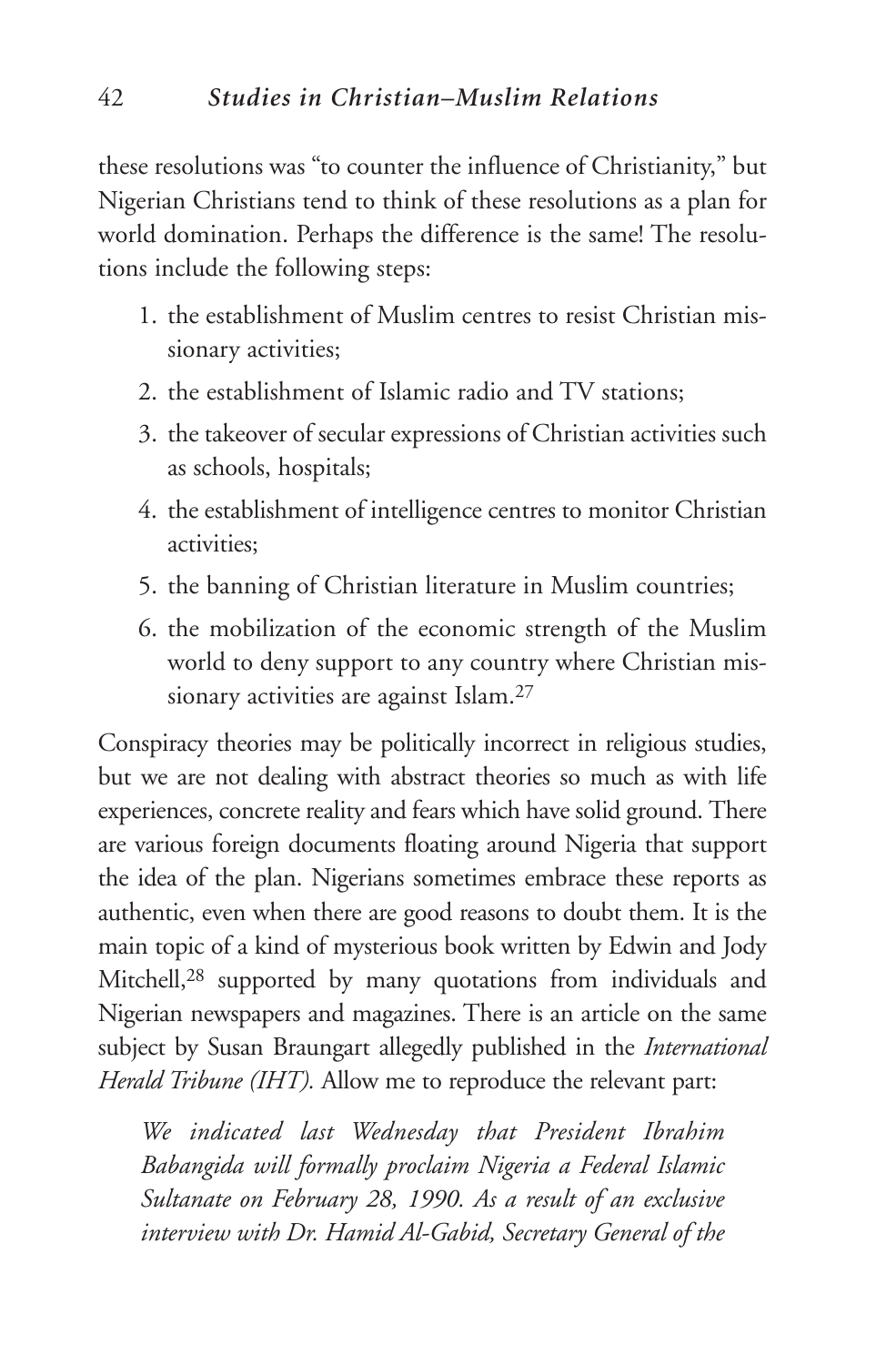*OIC in Cairo yesterday, we make the following correction. President Babangida shall proclaim Nigeria a Federal Islamic Sultanate on March 28, 1990. Nigeria became a full-fledged member of the OIC on…February 14, 1989, and Nigeria also automatically became a signatory to the Arab League Treaty of Joint Defence and Economic Cooperation, which makes it imperative that Nigeria should be prepared to attack Israel whenever the OIC and the Arab League want her to do so.* 

*Dr. Al-Gabid also confirmed that with this new development, the Sultan of Sokoto becomes Nigeria's undisputed supreme sovereign as Sultan of Nigeria, all the present group of traditional rulers shall become relegated and sub-servient to the Sultan. All forms of worship and religious promotions by Christians, Ahmadiyyas and tribal groups shall be banned and abolished for good, and Sharia Law shall be imposed on Nigeria. The foregoings are in line with conditions laid down by the OIC.*

Frankly, this does not seem to be an authentic document. For one, the English is clearly substandard. Secondly, the predicted event did not occur, not even twelve years later—not even a single sign of any attempt to impose the Sultan on the country. Besides, would Babangida, who held on to his power so tenaciously until overthrown by a coup, voluntarily step down in favour of the Sultan? Thirdly, no OIC official would divulge such a "secret" plan ahead of time, for that would destroy it before it was even attempted. Fourthly, the attempt to verify the document's authenticity with *IHT* has yielded denial from the paper. Another part of this article gives some historical information about the Fulani that is fairly accurate and is probably meant to make the rest of the document credible, but it will not fly.

However, such documents are considered genuine by Christians. Nigerian Christians distribute them, because they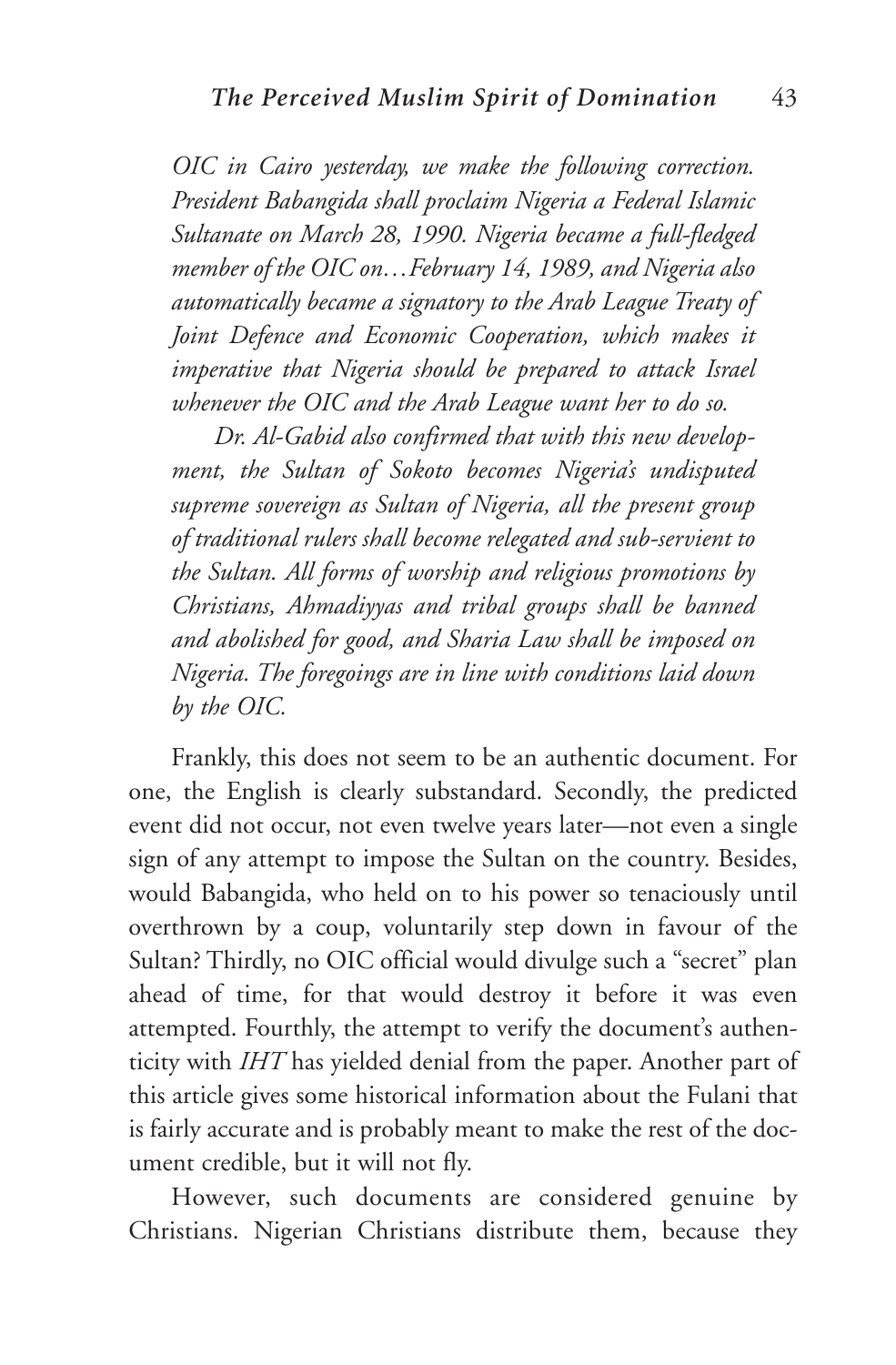seem to accurately reflect Muslim ambitions as Christians understand them. To me they appear to be attempts to raise religious tensions to prepare the ground for more upheaval, possibly to create conditions ripe for a coup. I do not deny that Muslims have plans. I *am* denying the authenticity of this and some other circulated documents.

Probably a more reliable statement is from a Commissioner of Police of the defunct Gongola State who is not further identified. He fully agreed with this Christian allegation of a Muslim plan. This official investigated a number of people arrested in connection with religious violence and reported that "these young men belong to an organization whose objective it is to destroy the secular government and entrench a pro-Iranian Islamic government. According to them, this is a long-term effort which has already been set in motion. The young men are members of a larger organization existing in all parts of the country."29

## $\blacktriangle$  **Muslim Methods** —

According to TankoYusuf, Ahmadu Bello, the Sardauna, once boasted that "he would use whatever means necessary to complete the unfinished work of Islamisation started by his great grandfather, Shehu Usman Dan Fodio…." The Sardauna "used his political position and power to threaten chiefs and traditional rulers; indirectly he forced weak ones to change to Islam; he bent the law to his own aims; he used district heads and district officers for the same purpose." Yusuf continued, "So brazen was his abuse of office that toward the end of his life, Bello spent more time and effort "Islamizing" than as premier…. He used government planes, vehicles and other facilities openly and freely for his religious campaigns."30

Of course, the opposition between "Islamizing" and functions of premier is a Christian perspective. Muslims would argue that "Islamizing" is one of the major functions of a Muslim ruler.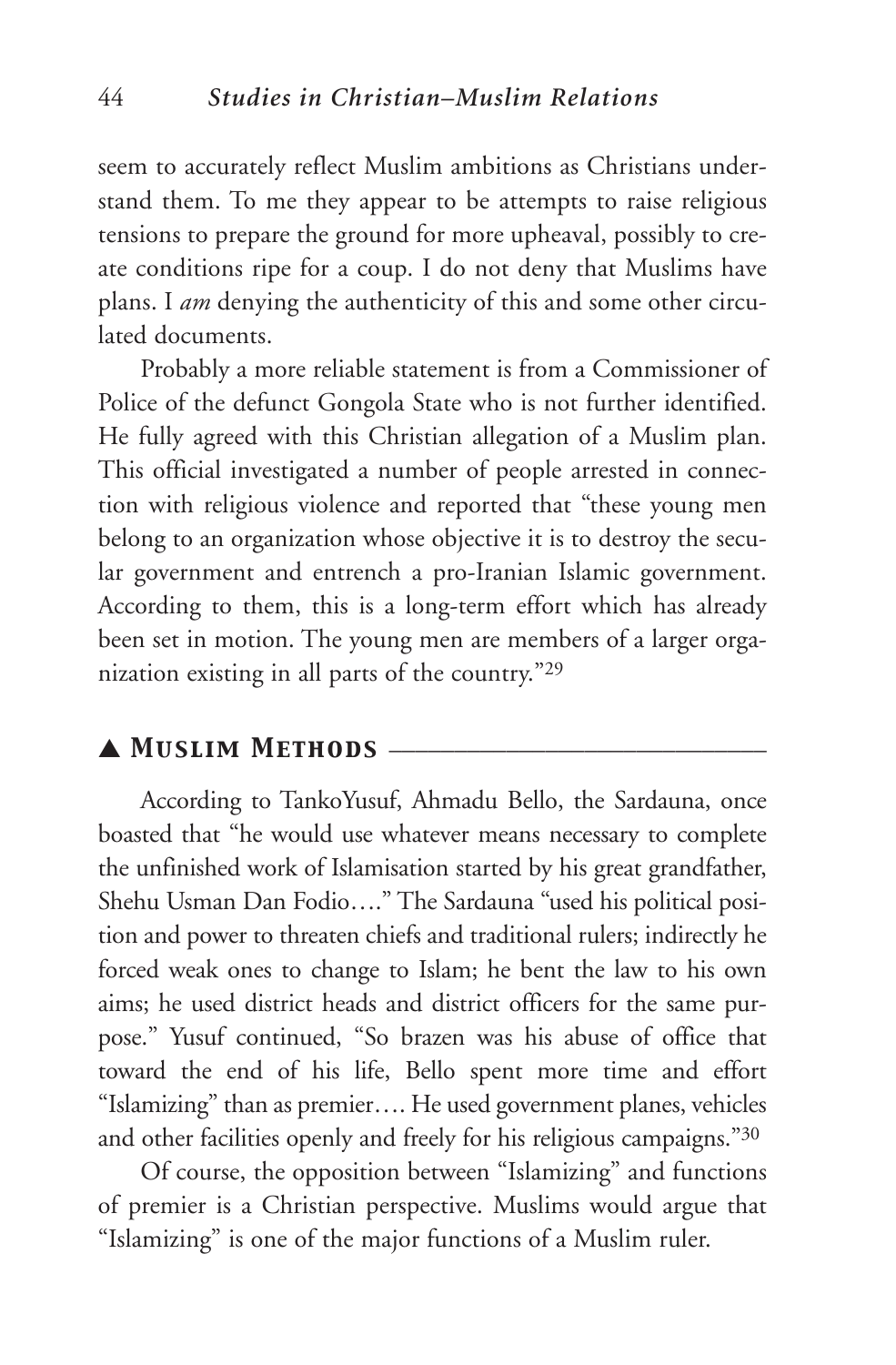Bello's example became standard for military regimes, one after another, using even Christians such as Yakubu Gowon who, in his capacity as head of state, took over Christian schools and hospitals. State governments used public funds to establish Muslim schools in Christian states. Yusuf, the diplomat, would occasionally burst out in some most undiplomatic language:

*Public institutions—the judicial system, newspapers, publishing houses, and radio and television—were forced to operate in ways that promoted Islam and discriminated against Christianity. Christians have been denied access to electronic media in… northern states, while Islam monopolises 24 hours for its broadcast in the same area. Agents of the devil compound the misery by using the media to heap insults on Christians. Every hour the Muslims broadcast provocative statements about Christianity.*<sup>31</sup>

Yaro's book is full of such vituperation about how "the most misunderstood" and "most bloody" religion tries to implement its plan in Nigeria.

*Though Islam can offer me all necessary material gifts on earth, including employment and promotion, I cannot accept these things and agree to close my eyes to those things which diminish the dignity of the human person which Islam (or do we say its adherents?) tend to promote. Violence! Violence! Kill! Kill! Cheat! Deprivation! Social injustice! Monopolizing common goods and offices.*<sup>32</sup>

The early history of Islam in Nigeria is replete with stories of violence and wars termed, in religious euphemism, "Holy *jihad* ." The present history of Islam in Nigeria is full of stories of violence and spilling of blood.

Having described the parameters, Yaro proceeded to summarise the killing and destruction of the various riots described in Volume 1 as expressive of the nature of Islam. Nigeria is only a current exam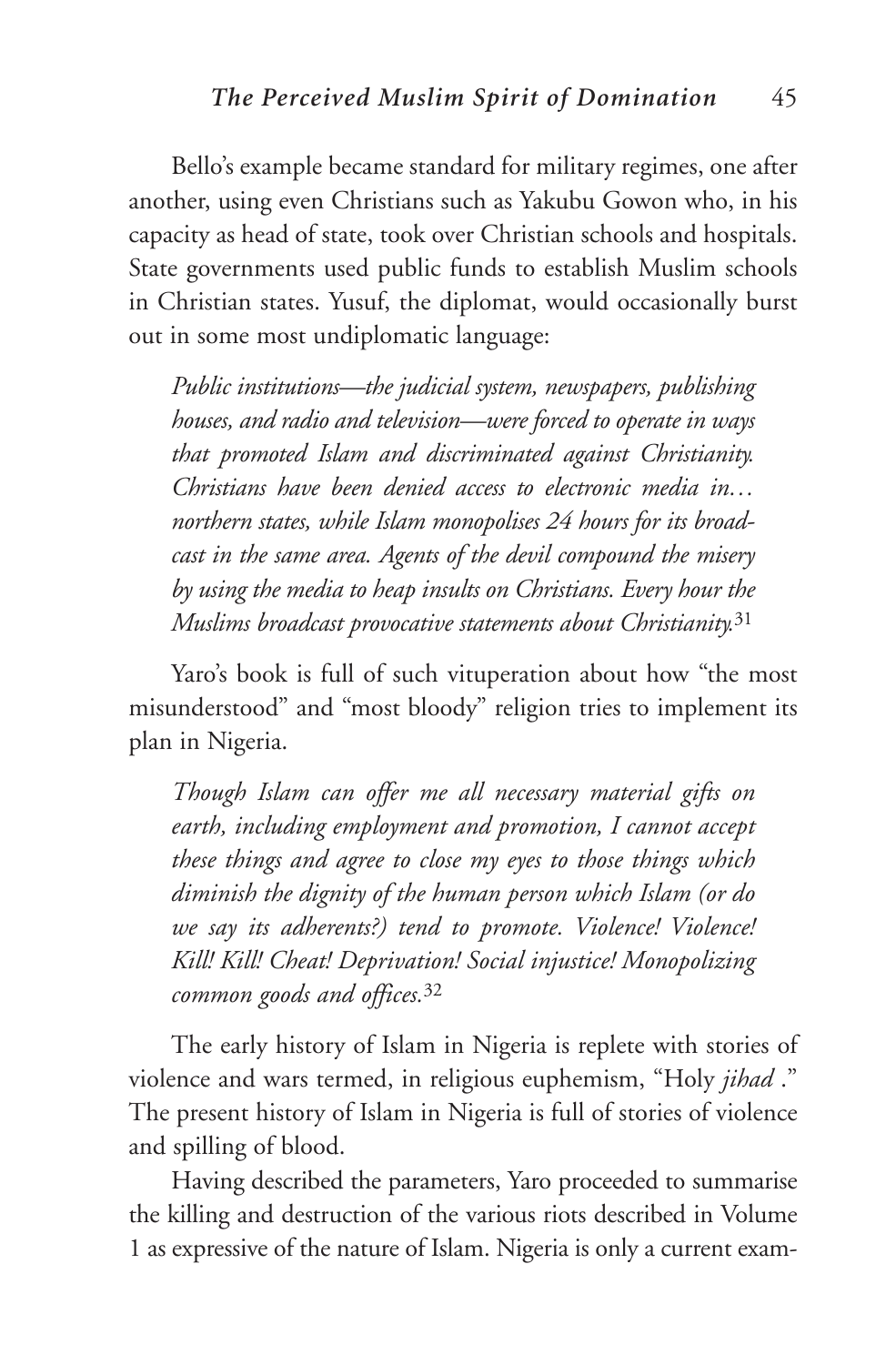ple of what happened in Egypt during its Islamisation process. Quoting from Ishak Ibrahim's well-known book on Egypt, *Black God and Holy War,* he warned that Egypt illustrates how Islam can invade, permeate, and subvert a nation and culture. Although Islam ultimately became the majority religion in Egypt, this national conversion was not accomplished without much bloodshed and destruction. Through manipulation, blackmail and outright obliteration of resistance, Islam became the religion of the majority in Egypt.33

While Muslims in Western countries are building their mosques and enjoying their freedom, it is quite the opposite in Muslim countries, where Christians can neither build nor alter their buildings without permission from the highest authority in the land. Islam is intolerant of others and is constantly encouraging *jihad* against Christians. Gaddafi of Libya has allegedly said that "infidels" in the Middle East "should accept Islam, leave the country, or be eliminated."34

Referring to various developments in Nigeria, Yaro bitterly complained:

*Years ago, it was Moslem assault on Christian lives. Months ago, it was Islamic destruction of Christian churches. Weeks ago, it was Islamic seizure of Christian schools like Queen of Apostle's College, Kaduna, which they renamed Queen Amina. Days ago, it was Islamic attempts to sell our jointlyowned nation to the aggressive Arab world. Today, it is testimonies of Islamic this, Islamic that, positical35 jihad, economic jihad, religious jihad, job-employing jihad, scholarship jihad. Islam, Islam, Islam!*<sup>36</sup>

Yaro could go on and on. Muslims employ a variety of "means and agents" to intimidate us. "They victimise us, they crucify us." And then, using the same agents, "they appeal to us to be calm, peaceful and law-abiding." Should we "continue to be calm in the face of all these gross abuses and man's inhumanity to man?"37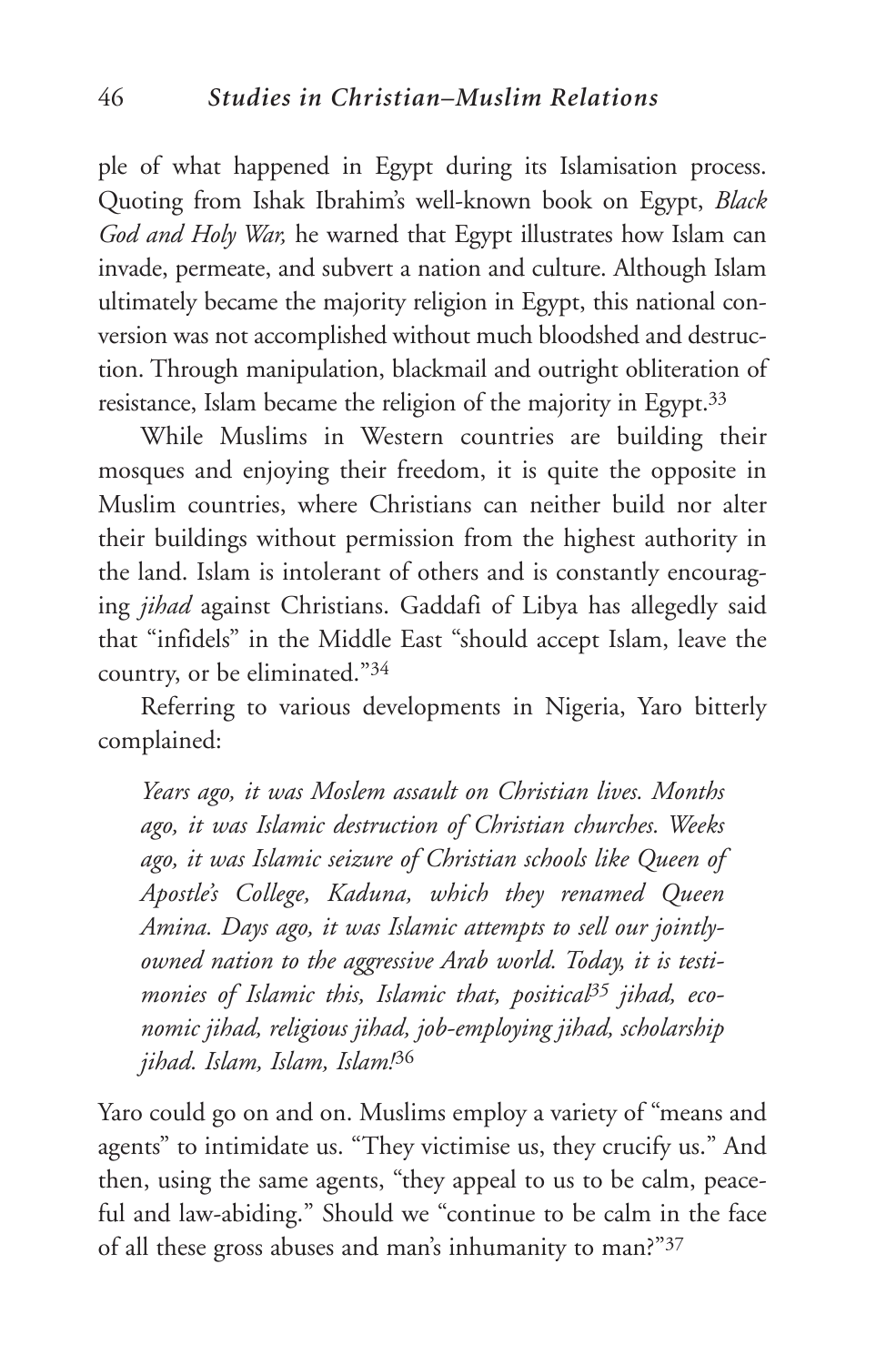If this allegation about Nigerian Muslim intention of wiping out Christianity still seems contrived and unbelievable, then perhaps the testimony of a former self-professed Muslim terrorist who actively participated in such a campaign will add some weight to it. We have already met Alhaji Aliyu Ibn Mamman Dan Bauchi in Volume 1, where I reported on his vicious attacks on Christians. Subsequently he converted to Christ and revealed the secrets of his Muslim mission of terrorism under the alleged sponsorship of Jama'atul Nasril Islam (JNI). He claimed to have been appointed by JNI as co-ordinator of a programme "to eliminate Christianity."38 It was under that umbrella that he claims to have engaged in the campaign of violence and confusion described in Volume 1.

He told how, under the auspices of JNI, he organised a student riot at ABU in 1978. Both students and the people of Samaru were instigated to shout Muslim slogans. The ultimate aim of the exercise was to restore the leadership of Islam and to "eliminate Christianity." All the chiefs in the area were informed of these plans. The campaign was to start at ABU, extend to all of Kaduna State, spread into Plateau State and from there fan out into the rest of the country. The riot started but was quickly nipped in the bud by mobile police. Yes, sometimes the police *could* act decisively. Eleven people died in the incident, all of them Muslims.39 This Muslim attack on Christians failed.

Dan Bauchi is not the only Paul-type figure in Nigeria. One Abdullahi Jibril was another former Muslim persecutor of Christians. Prior to his conversion to Christ, he described himself as "a great Muslim fundamentalist, waging war against Christians and Christianity." He led a group of fifteen who would go about disrupting church crusades in Kano. Though a fundamentalist, one would expect him to eschew occultism, but he "acquired voodoo powers from witch doctors" which, he said, "assisted him greatly in his persecution of Christians and protected him physically during attacks." On December 14, 1996, his group went to break up a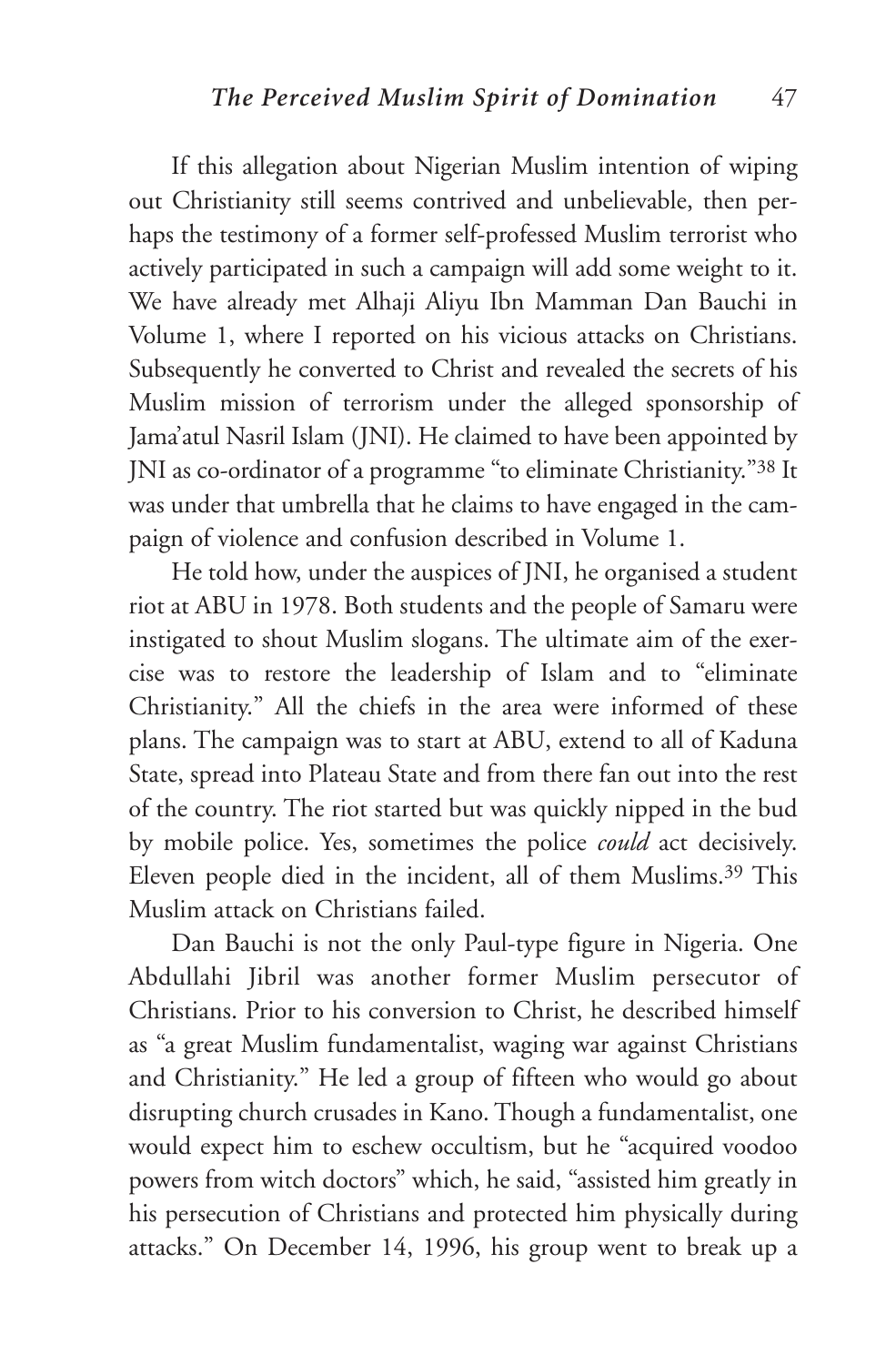crusade in Koki, Kano State, but suddenly his occult powers left him helpless. To make the story short, this humbling experience led him to Christ—and now he became the victim of Muslim persecution. His family rejected him and forced him to leave his home. He has been wandering around trying to escape persecution while preaching Christ. "Many Muslims have threatened to deal with me. Some have said they will kill me," he reported.40

These confessions from former Muslims do much to corroborate the frequent accusation by Christians that Muslims, or, at least, certain major groups within Islam, are out to destroy Christianity and that the religious riots have religious-political goals. It appears that such an interpretation is not as far-fetched as some think and cannot be shrugged off as merely false alarm. As far as Christians are concerned, there is too much evidence to deny that terrorism was definitely part of an approved Muslim campaign.

Another source of violence was the world of students and their powerful organ, the Muslim Students Society (MSS). The NIPSS report presented a long list of examples of their intolerance and ready violence. Students "have often been encouraged to revolt against what are regarded as unIslamic traditions." In some institutions they refuse to recite the National Pledge but prefer to shout "Allahu Akbar." In a Potiskum school, girls demanded "a separate drinking water source, claiming that non-Muslim students had defiled their praying ground with fæces when, in fact (as investigation later revealed), it was they who did so in an attempt to discredit the non-Muslim students." The MSS leader responsible for this action was suspended by the school but soon re-instated upon "intercession by the emir." Muslim female students "demanded to be excused from wearing the school uniform which was considered unIslamic" and from "physical education which they claimed unIslamically exposed their bodies." MSS members forced a group of Bendel State students to shut down a cultural show because it interfered with a Muslim meeting nearby. Muslim students partic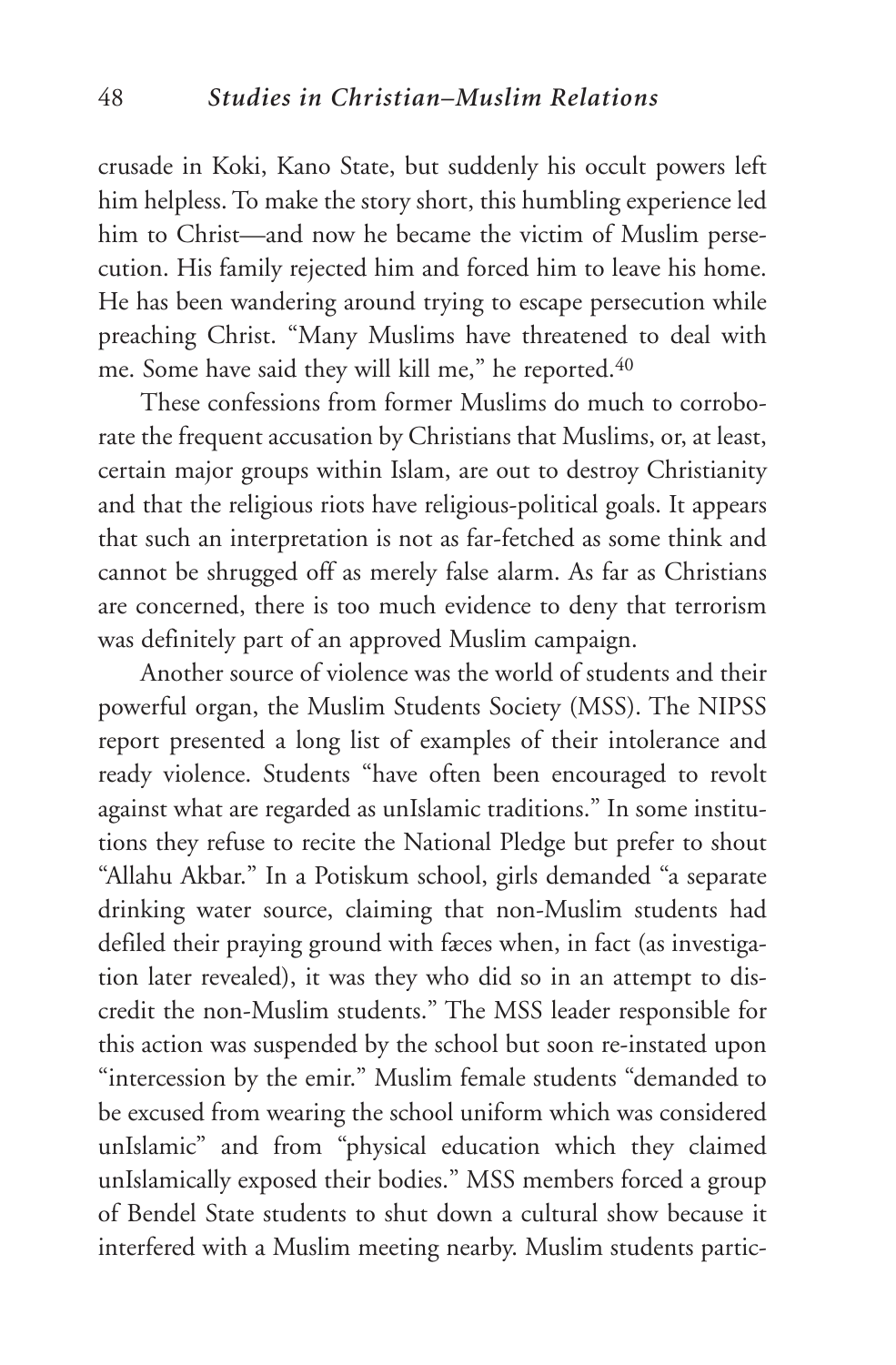ipated in a rampage at ABU, destroying properties and burning the Nigerian flag. Similarly, the "MSS were prominent" in the Kano disturbances of 1982 which led to the destruction of churches. The report concluded that "the MSS has become a group whose activities must be closely watched for the sake of the peace and security of Nigeria's multi-religious society."41

Others have also observed that violence by Muslim students, with or without MSS, has indeed been widespread. James Okoroma tells the story of Muslim students disrupting a national convention of the National Association of Nigerian Students (NANS) at Bayero University, Kano, in 1993, in the wake of the Zangon-Kataf riots. Tension was high in the country because of the death sentences imposed on Major General Zamani Lekwot and seven others. Okoroma claims that more than half a million Christians had demonstrated in Kaduna demanding the release of these men. It had become so tense that even prominent Muslims, including Sultan Dasuki and some emirs, were appealing to the president for pardon "in the interest of peace and continued existence of the country." In their view, the matter "had shifted from a criminal offence to a religious rift between Christians and Muslims, which, if not properly handled, could shake the foundations of the country." NANS, for reasons of its own, had joined the bandwagon of those who were calling for pardon. An unidentified group of Muslim students, described as "fundamentalist," jumped to the conclusion that NANS was thus supportive of CAN. The attackers explained that they took offence because NANS had been converted "into an arm of CAN." The leader of the pack shouted, "You are infidels. We must kill you. You are against Islam. Allahu Akbar." They were armed with guns, bows, arrows, daggers, charms and other dangerous weapons. They shot and wounded many conferees, though none were killed.<sup>42</sup>

Any time Muslims feel that their plan is threatened by Christian developments, Christians claim that Muslims will torpedo, undercut, boycott, derail or do whatever it takes to stop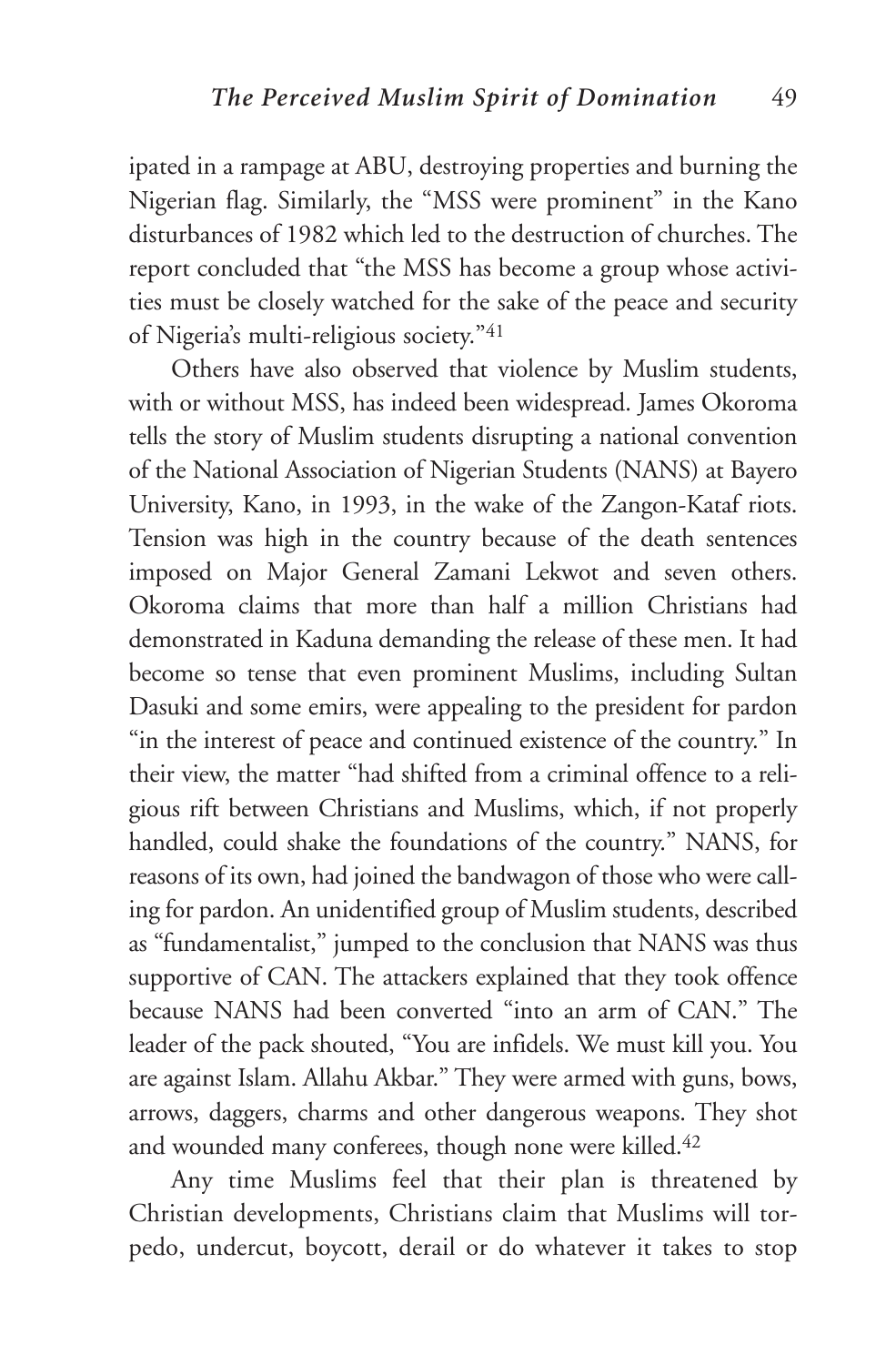those developments. The TEKAN Action Committee recognised at least two such incidents. In a nation-wide local government election, Christians received about seventy percent of the votes. The plan had been for each local government chairman to represent his people at the Constituent Assembly, where the constitution would be reviewed. Since Christians were in the majority, "the powers that be were made to change the idea and to appoint or nominate others in a bid to neutralise the Christian majority and to ensure Muslim domination and perpetual rule as presidents." However, even under the new plan, Christians still formed the majority in the Assembly. The Committee warned not to rejoice too quickly, for some of those were not "committed Christians." They "could easily be persuaded by the mundane and material benefits" the Muslims would dangle before them. Prayer is needed to strengthen Christian members so as not to yield to any diabolical plan of the opponents. That plan included the use of money, girls "and other bad ways to divert the attention of some of the Christian brethren."

During a recent National Conference of Nigerian Women, an uproar developed when Muslim women realised that a Christian woman was going to win the election. They promptly torpedoed the event so that no election was held. In another development, Muslims were accused of "emasculating" the Christian vote by buying off their registration cards so as to prevent them from voting altogether.<sup>43</sup>

The Christian conviction of a Muslim strategy to undo them will not die. An editorial in *The Comet* warned the nation about a meeting of fifteen Northern Muslim governors, where the Governor of Zamfara of sharia fame allegedly made a pronouncement about such a plan. "He rose up, stoutly…pontificating that the plan to spread Islam to cover the four corners of Nigeria is a *fait accompli*," an accomplished fact, with the establishment of the sharia.<sup>44</sup> The second issue in this article was that these governors together contributed a huge sum of public money to a Muslim cause.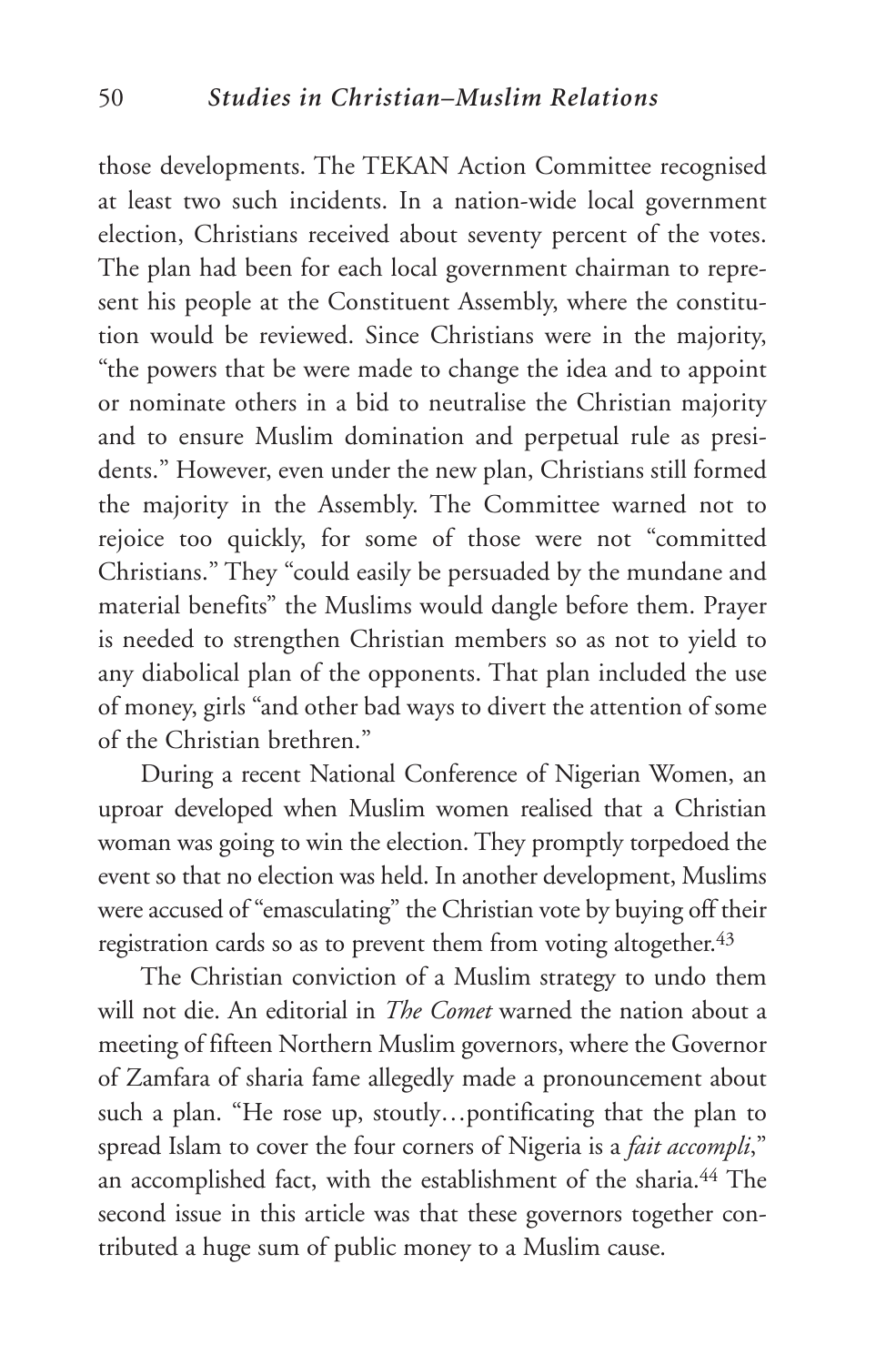C. O. Williams, national general secretary of CAN at the time, was very upset by the danger this presented. He circulated copies of this editorial to all Christian members on the Nigeria Inter-Religious Council (NIREC) along with a warning:

*As the contents of the publication are very grave and capable of engendering highly inflammable consequences, a copy is hereto attached for your very careful study—earnestly hoping that the fully-charged issue will be frankly discussed at the next meeting of NIREC and that the Council will take appropriate and realistic decision on it.*<sup>45</sup>

Many documents, purported to be Muslim in origin, are circulating among Christians, which Christians take as proof(s) of a Muslim plan to subjugate Nigeria. These are among the documents that Christian leaders whisper about when they vaguely point out to the skeptic that they have the documents to prove that Muslims do indeed have detailed schemes to take over the country. One that looks more genuine than most is a communiqué allegedly published by the Islam in Africa Conference (IAC) held in Abuja at the end of November, 1989. It constitutes Appendix 1. The Conference pledged to take a number of threatening measures of alarming proportions against Christians. Please read the document before proceeding to the next paragraph.

In order to achieve its aims, a steering committee had been established which included Nigeria. Among its tasks in Nigeria was the conversion of the then National Republic Convention, a former political party, into the National Islamic Party of Nigeria. That was the only party to produce "leading government functionaries." The permanent headquarters was to be located in Abuja. The conference ratified the admission of Nigeria into the OIC and "thanked the government and people of Nigeria for having generously donated US\$21 billion to the Islamic Development Fund of the OIC." The communiqué closed with the request to the government of Nigeria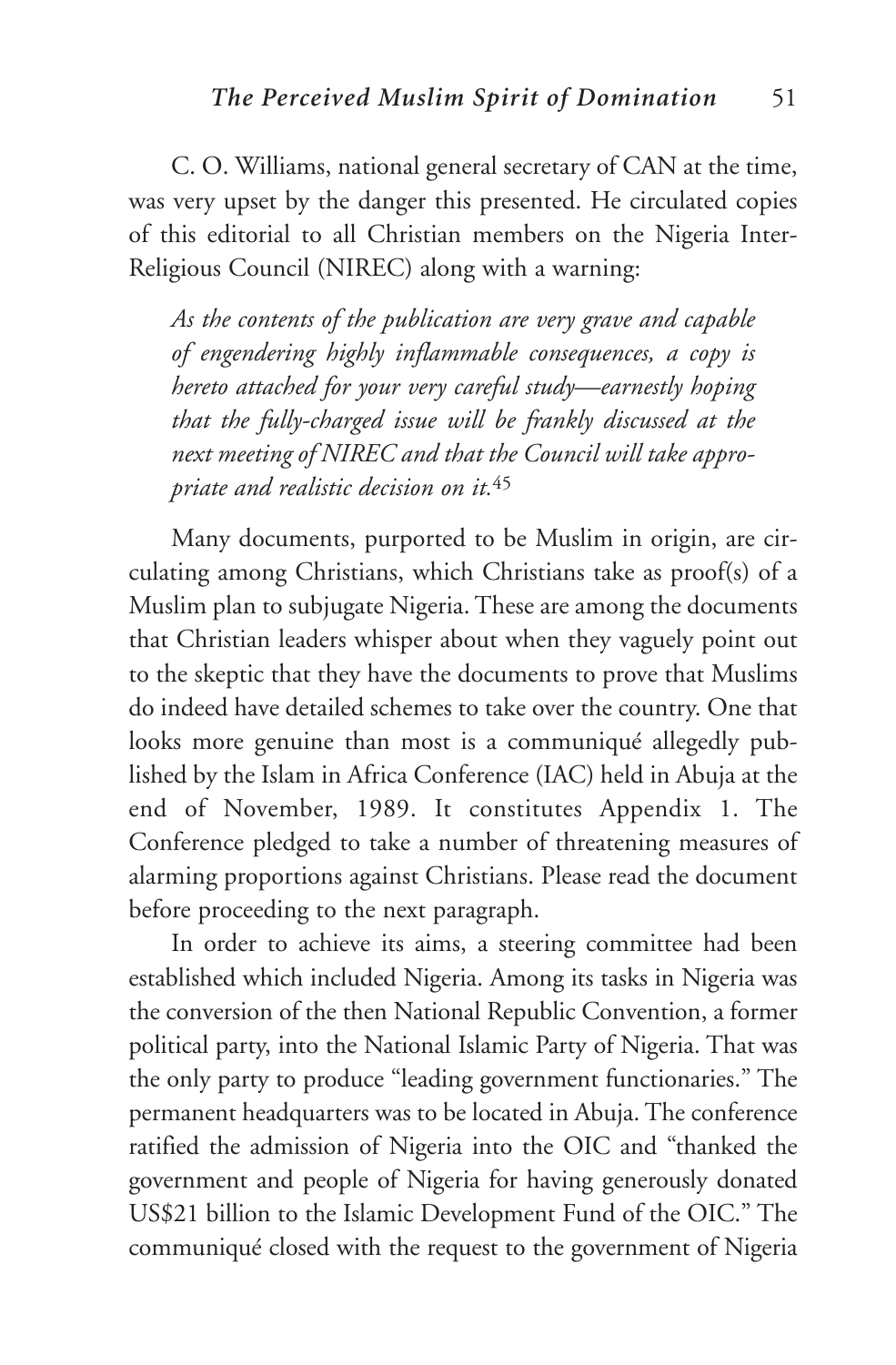"to implement all policies and programmes of the OIC to show the whole world that Nigeria is truly an Islamic nation." The end of the document features the seal of both the Islamic Council in London and of the President of Nigeria. Everything is hanging out. Literally nothing is left to the Christian imagination. This one feels, looks and sounds authentic, very authentic.<sup>46</sup>

I had long been wondering how this document fell into Christian hands and assumed that it had been purposefully leaked to create disturbance in the country. Edwin and Jody Mitchell's book solved the mystery.<sup>47</sup> It may well have been leaked for that very purpose. An anonymous party who identified himself as "Your Concerned Christian Brethren, Nigeria" sent the document to the Mitchells. The sender described the document as "nothing more but total declaration of war by the devil and his religion with an attempt to win God's Nigeria into his devilish enclave of a darkened nation" and expressed the desire that it be forwarded to President Bush Sr. What with the seals of the Nigerian President and of the Islamic Council affixed, the Michells regarded it as a "top secret government document from Nigeria." To their credit, they did weigh the authenticity of the document and ended up accepting it as legitimate—as did I. They also made numerous copies that were then sent to Nigeria. Subsequent letters from Nigeria tell of the thousands of copies its Nigerian recipients made and distributed on their own so that the Christian community was blanketed with it. The document caused surprise, dismay and more than a few gallons of tears.<sup>48</sup>

There is a variety of documents of different degrees of trustworthiness. Attached to a photocopied circular from the tabloid, *Christian Victory* are two alleged Muslim documents. By circulating such documents, regardless of their authenticity, Christians have appropriated them as their own understanding of Muslim intentions and, as such, they have a place in this volume. One of these documents is said to be a statement of the Izala Action Group's "Major Plan." Because of its brevity, I reproduce it here in full.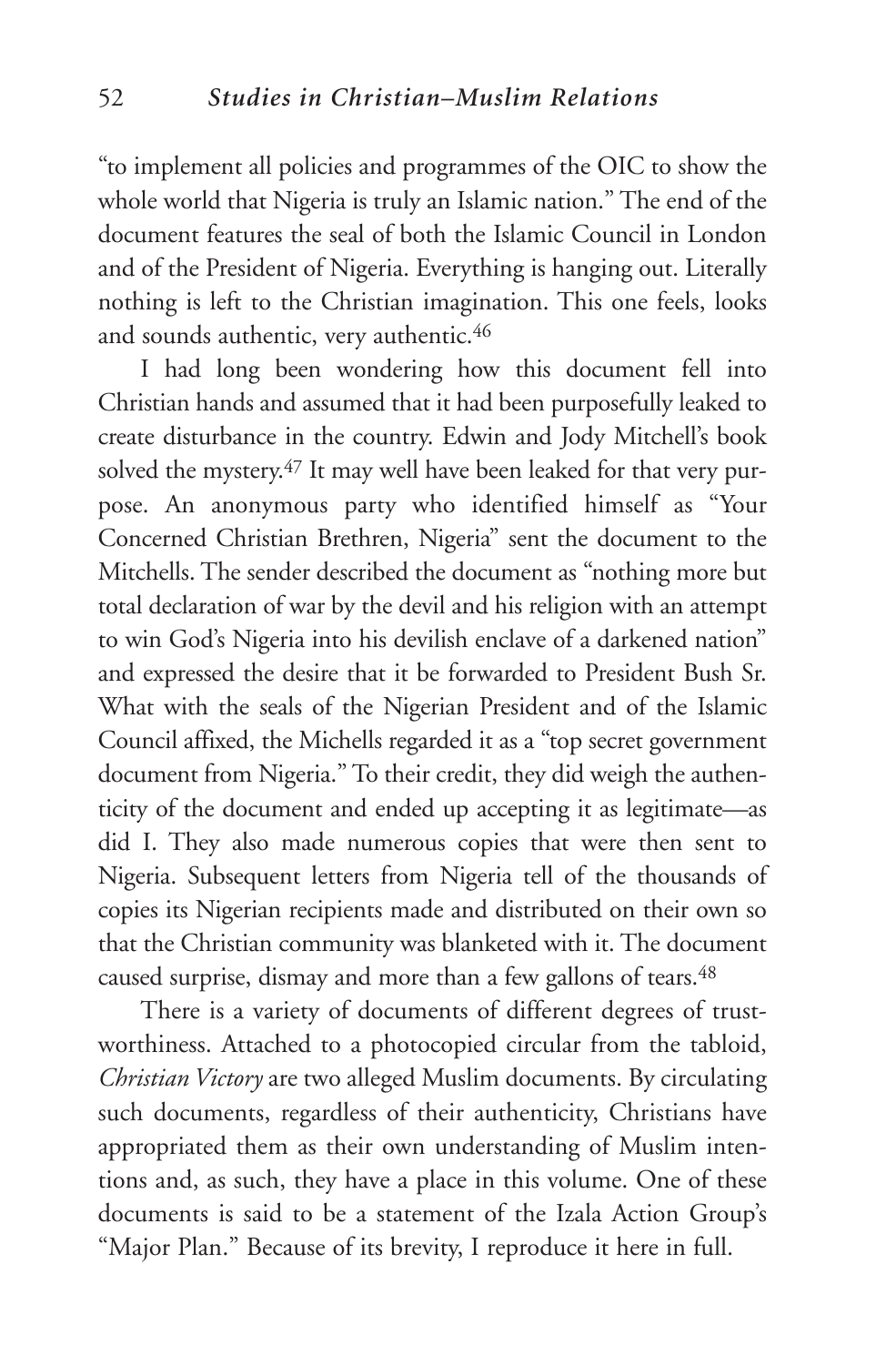# *IZALA ACTION GROUP—MAJOR PLAN*

Muslims should be calm and prepared. They should strive to equal themselves in the forces through the help of other high ranking Muslims, which will enable them to make war by all means and Islamise Nigeria. At any time, assistance will come from Arab and Muslim countries to do away with *Kaferis*, that is, Christians.

- Top religious (Christian) leaders must be the first targets.
- No Muslim daughters must marry a *Kaferi* (Christian), but Muslims should use their wealth to draw *Kaferi* daughters to themselves and Islamise them.
- No *Kaferi* should ever be allowed to rule this country again nor hold any important position.
- Kaduna State Commissioner of Police gave out Police forms on 24th April to assist Muslims to be greater in Police Force.
- Izalatu seat of plan is at Katsina. Previous secret efforts to procure weapons by Arabs for Muslims was leaked by Old-man *Kaferi*.

The document is undated. The names of four very prominent Muslims are typed at the bottom: Abubukar Gumi, Major General Yar Adua Musa, A.A. Chanchangi, a prominent businessman and Ishaku Rabiu. The poor English of the document makes its authenticity highly unlikely, since Yar Adua Musa would hardly allow his name to be associated with this level of English. However, the point is that Christians readily believe that this is indeed a Muslim plan, for they have seen evidences of most of these activities. I myself am no longer in a position to deny such Muslim plans, whether or not the document itself is authentic.

# ▲ *International Scope of the Jihad* \_\_\_\_\_\_\_\_\_

Tanko Yusuf frequently faulted the West for failing to take the advance of Islam seriously. It seemed to be blind. "Sometimes," he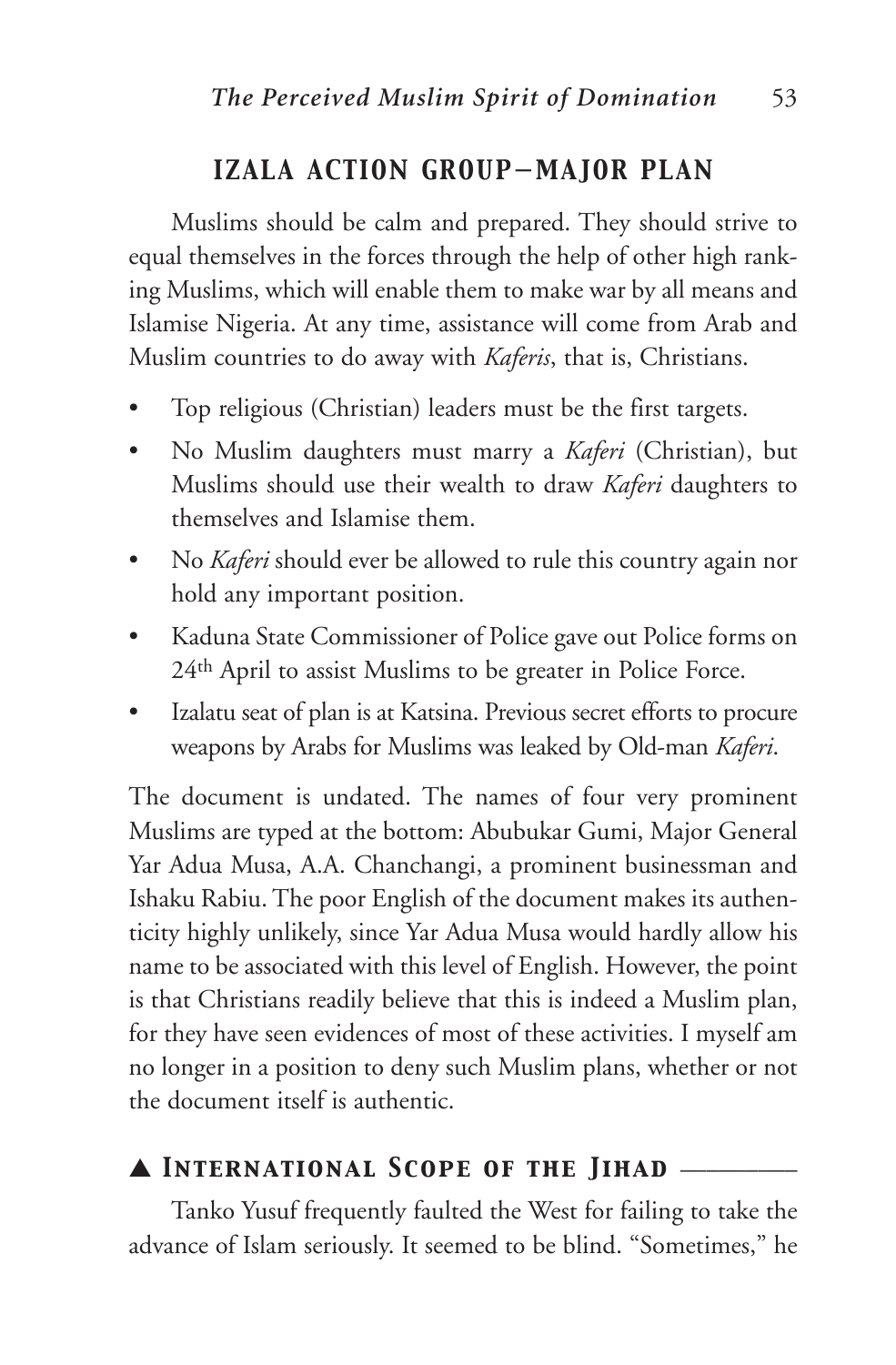confessed, "I tremble when I ponder the complacency of the world's Christians [read: "Western Christians"] regarding our common adversary." Islam is involved in a perpetual *jihad*, the Muslim term for "crusade." That *jihad* governs all aspects of culture for them. Even its international trade with the West is a part of that *jihad*, though the West sees it as purely economic.

It may be well for Western readers to hear Yusuf's warning about Muslim global ambitions, especially since 9/11. Nigeria is only one of their mission "fields." Their aim is to conquer the heart of the entire world. He told of a Muslim scholar who predicted that "soon every third person in the world would be Muslim."

*Western nations do not seem to notice that Islam is steadily advancing in their countries. Yes, multi-million mosques are popping up here and there. No, this does not disturb the western world. Usually living among multi-ethnic populations with freedom of religion makes for a permissive attitude towards Islam.* 

"The lull of complacency makes a fertile soil for subtle *jihad* ." And they are using every means at their disposal—"political power, military strength, oil and petro-dollars, vehicles, national aircraft and more…." "To understand the OIC, one must understand the impact of petro-dollars on the world economy." Islam is slowly gaining control over the Western economic destiny.

*Look around you! Besides mosques, Islamic centers are springing up everywhere in the western world. Travelers can see Islamic shopping centers in Central London, on Regent Street, Knightsbridge, and in other parts of Europe as well as in the United States.*

Yusuf was annoyed with Western blindness to the Muslim threat.

*Is the world aware of Islam's global growth? Its global ambitions? Islam is no longer confined to the eastern hemisphere*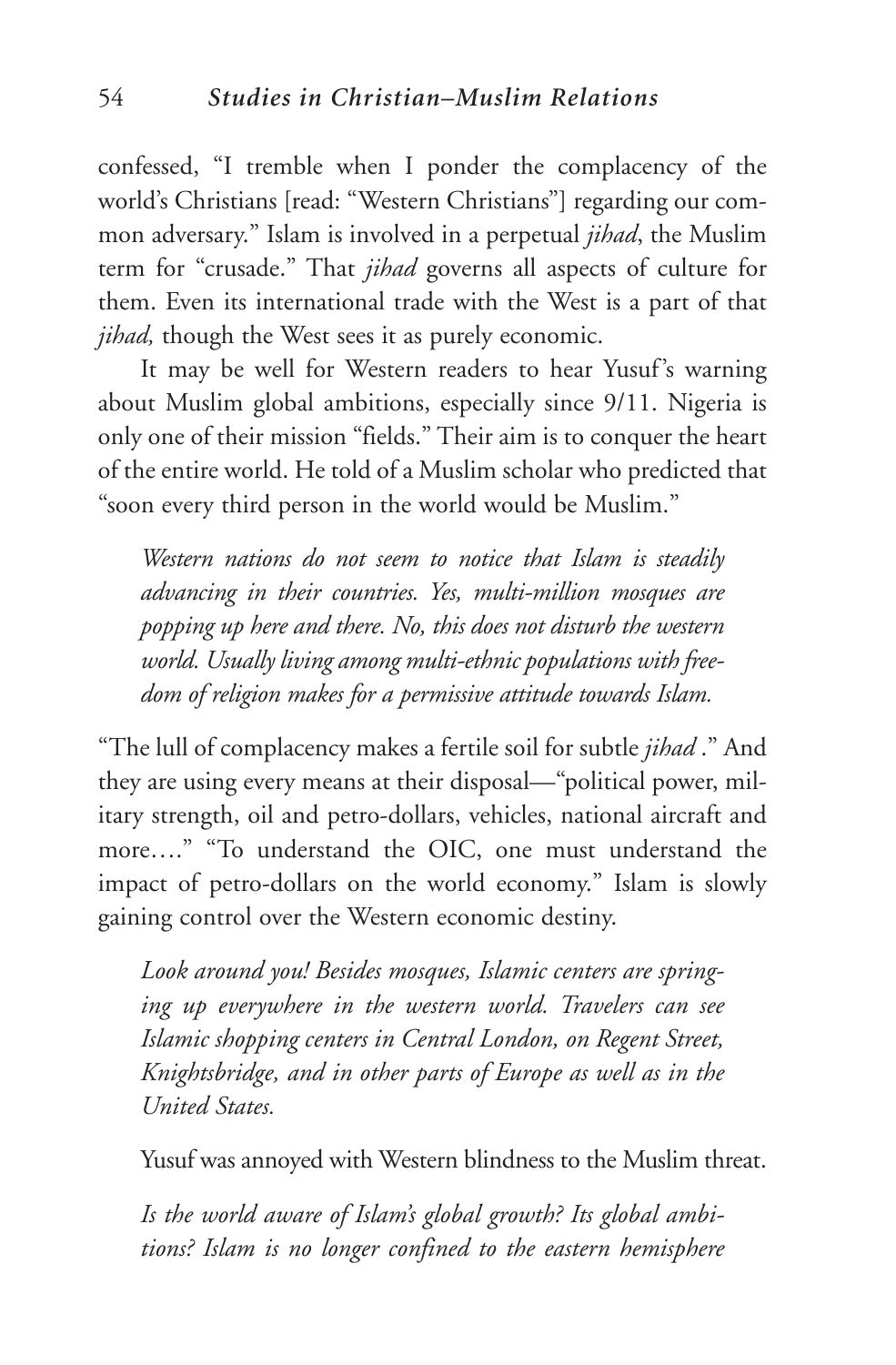*where capitalists can safely ignore it. All of western society is faced with the challenge of Islam. It is now on their doorsteps. Islam's objective, of course, is to bring the world under the umbrella of Islamic control.*

Yusuf was not deterred by the restraints of political correctness. I have recognised, way before the fall of the Berlin Wall, that Islam is/was a threat to both the West and Christianity as great, if not greater, than was Communism. Political correctness and fear of being lumped together with Christian fundamentalists and right-wingers kept me from open espousal of that view. Yusuf had no such hangup. He chastised the West for failing to recognise this fact and thus concentrating exclusively on the Communist threat. He was greatly surprised at Western support of "the Islamic world and the Afghan rebels on the grounds of chasing Communists out of Afghanistan." Communism can change, as events have already shown, but Islam cannot, for it is based on a supposedly eternal blueprint.<sup>49</sup>

Islam has its OIC, while the West has its European Economic Community (EEC), but, warned Yusuf, there is an important difference. The EEC only has economic aims. "It is not a religious… weapon to convert people to Christianity or to subjugate or eliminate those who do not accept that faith." "Wake up, western world!" cried Yusuf.50 While the ambassador was deeply aware of the global aims of Islam, where he was ahead of most Christians, one may legitimately question the depth of his understanding of EEC in terms of its world view and aims. His preoccupation with Muslim challenges may have blinded him to the reality of the "other side." Demonization of the one led to uncritical "sanctification" of the other.

# ▲ *Closing Comments* \_\_\_\_\_\_\_\_\_\_\_\_\_\_\_\_\_\_\_\_\_\_\_\_\_\_

There you have the common feeling of Christians for Muslims in Nigeria, including the feelings of former Muslims who have been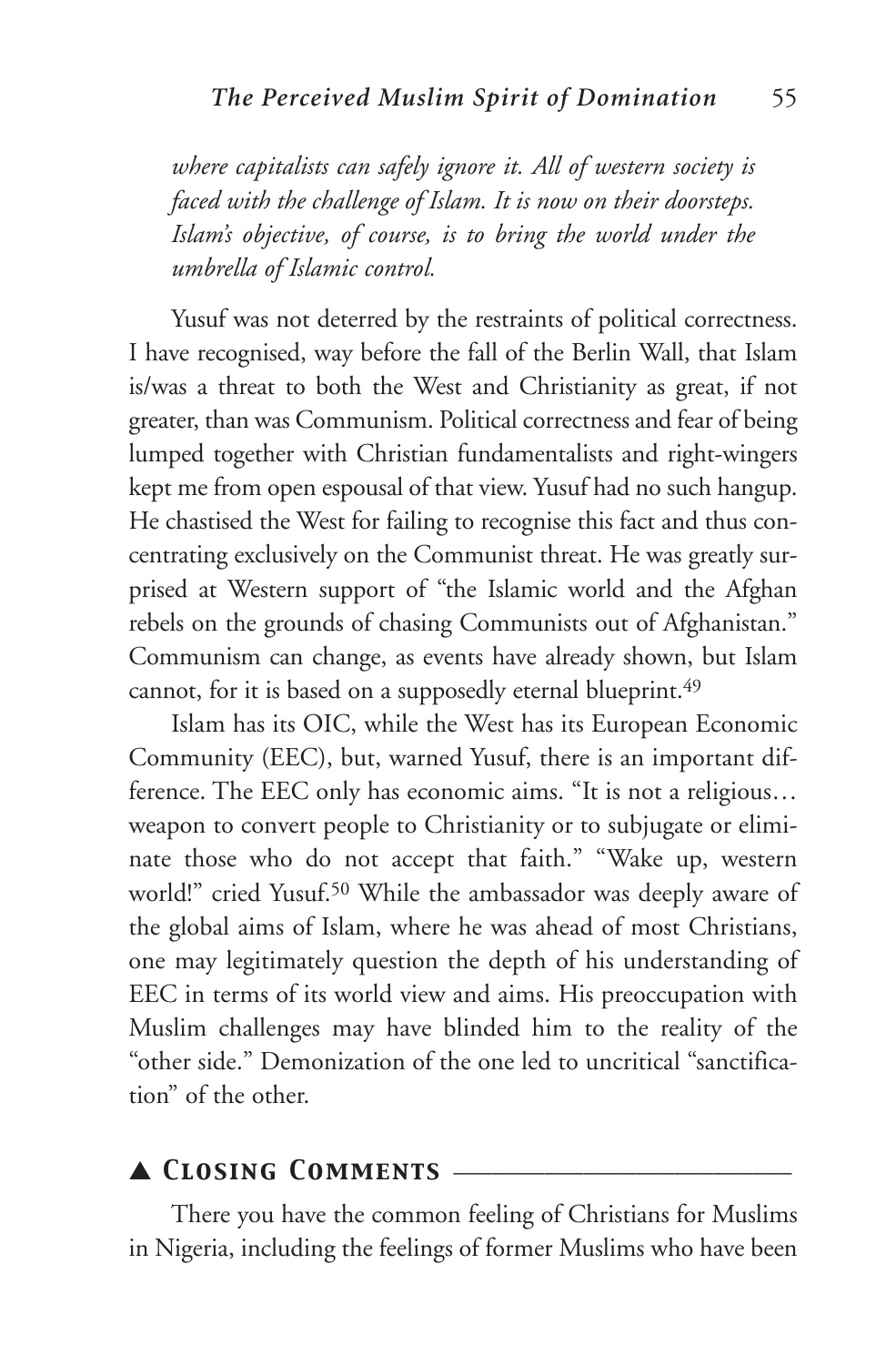there. Suspicion, strong sense of threats and oppression, trusting no one, aware of clever deceit and cunning, full of malice, exploiting the common people, not a trace of mutual kindness or cooperation. Whatever self-image Muslims have created for themselves, Christians recognise none of it. Muslims would do themselves a huge favour by asking whether they are merely fooling themselves.

If you have read Volume 2 of this series, you may remember that Muslims regard themselves equally oppressed by Christians. In that volume, Muslims are the victims and Christians the perpetrators. That is to say, the Christian self-image of an oppressed people does not come through to Muslims, either. Muslims do not recognise anything of it. To them, Christians are the oppressors. So, Christians would also do well to take a thorough look at their selfimage and ask themselves the same questions.

This chapter presents the basic Muslim spirit as Nigerian Christians see it. This perspective, together with its Muslim parallel as outlined in Volume 2, constitutes the general climate within which the sparks find a congenial soil to explode. This is the Christian explanation for the background to the riots.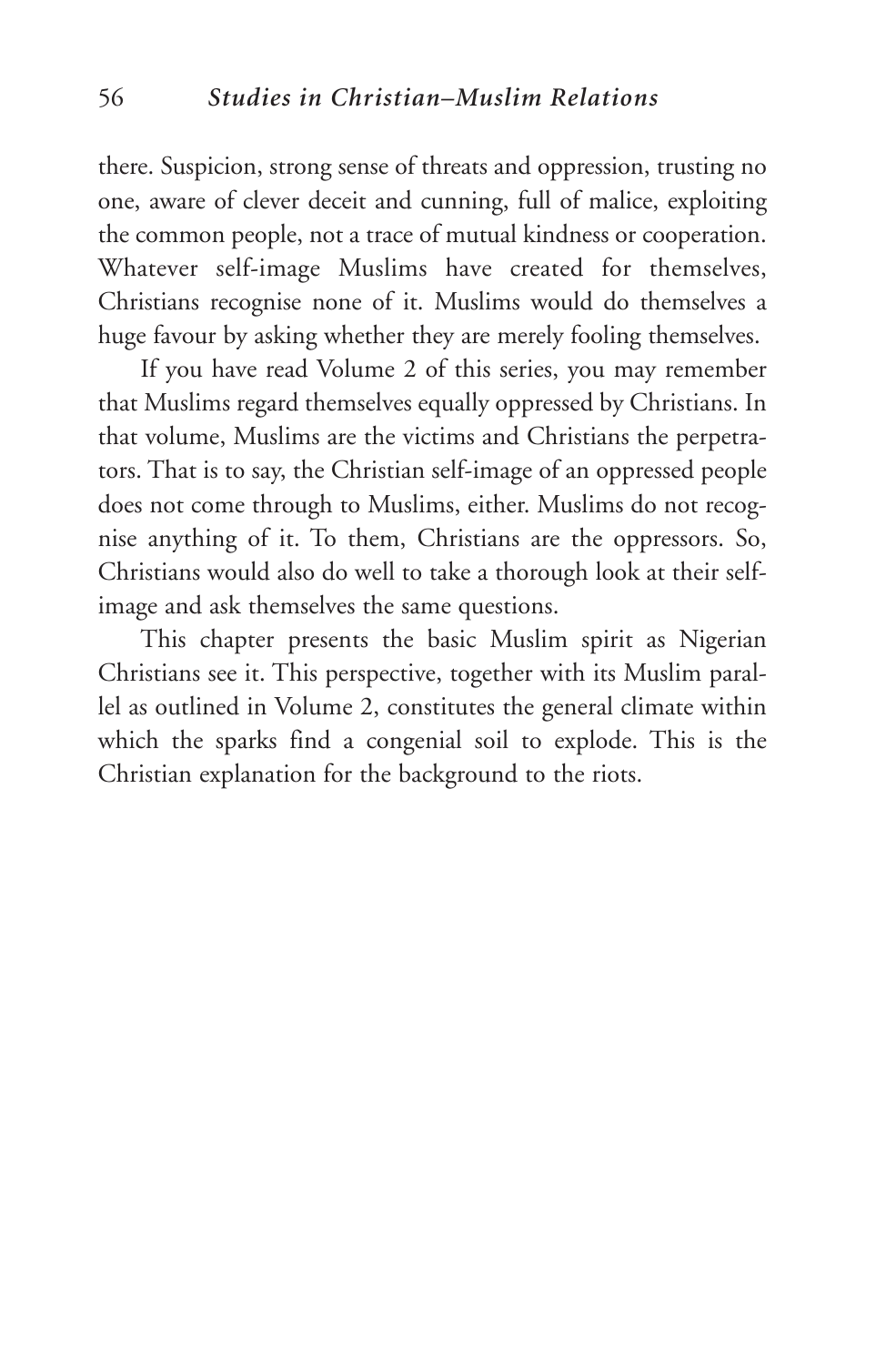#### ▲ *Notes* \_\_\_\_\_\_\_\_\_\_\_\_\_\_\_\_\_\_\_\_\_\_\_\_\_\_\_\_\_\_\_\_\_\_\_\_\_\_\_\_\_

1 For Tanko's identification see Chapter Two.

2 Grissen, p. 73.

3 Grissen, p. xi.

4 Grissen, pp. xvi, 1-5.

5 Grissen, pp. 6, 78.

6 Grissen, p. 74.

7 Grissen, p. 75.

8 Is the problem only in the North? There are enough stories about the South in these chapters to think otherwise. Only recently a friend of mine from the Middle Belt who lives in a western state expressed surprise at what he referred to as a high degree of "Muslim fanaticism" in the West.

9 Olujimi, 20 July/2002.

10 D. Byang, 2000, p. 9. Sulaiman materials taken from *Inquiry*, No. 1/87, p. 32.

11 R. D. Abubakre, p. 56.

12 *Plateau TV* news broadcast on 17 Jan/92.

<sup>13</sup> I let this statement stand even in the face of dangerous terms one should use very sparingly: "never" and "always."

<sup>14</sup> The issues of this paragraph are among David Naugle's major points. I regard secularism as one of the unpaid bills of the church, called up to correct some devastating Christian distortions, especially Christian intolerance. Its effects are by no means all negative. Human rights are inherent in the Christian world view, but it took secularism, itself unthinkable apart from Christianity, to develop them. It also took secularism to derail them by separating them from its correlates of responsibility and realism. The issues of this paragraph are among David Naugle's major points.

15 Yaro, pp. 25, 10, 11.

16 CAN Release, 1987.

17 NIPSS, pp. 14-15, 30, 31, 33. Again, keep in mind the time frame—the eighties. Much water went over the dam since then.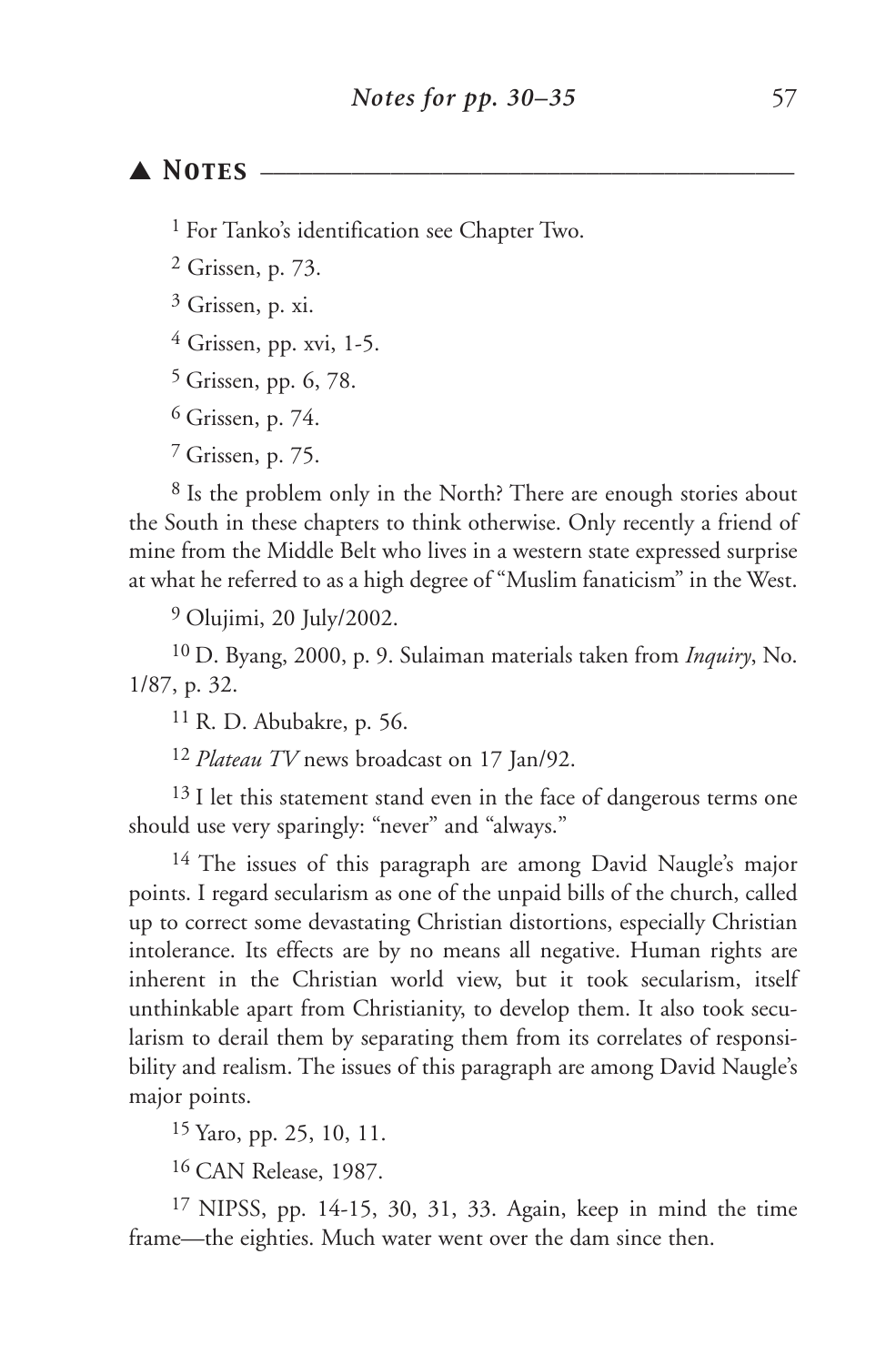18 I. Yaro, p. vi. *Times International,* 19 Mar/84.

19 I.Yaro, pp. 26-27.

20 Christians often make such allegations, but seldom back them up with specifics like names and other details. Christians should realise that frequent undocumented allegations of this type weaken their credibility with potential friends and supporters outside the country.

21 J. Tsado, *TC*, 5/87, p. 7.

22 I. Yaro, pp. 17, 38-42.

23 CAN Release, 1987.

<sup>24</sup> Though CAN's point is clear, the logic is somewhat muddled. It is difficult to understand how this riot can be both in "the first stage" as well as in a later stage of the Islamisation process.

25 Dandaura, 3 Dec/82, p. 7.

26 CAN, *Leadership*, p. 7.

27 NIPSS, p. 30. The same Muslim programme was also published by *Christian Victory*, a magazine based in Denver, USA. Undated photocopies of the latter were distributed throughout Nigeria, attached to some other Muslim documents referred to below.

28 Apart from its entry in the Bibliography, for further information about this book, see endnotes 46 and 47 of this chapter, along with the associated text materials, pp. 32-33.

29 TEKAN Study Group, 1987.

30 Grissen, pp. 79-80. It is likely that critics will regard Yusuf's emphasis on the Muslim *jihad* distorted because of his hostility. However, his assertions are fully supported in Paden's sympathetic work on the Sardauna, especially in Chapters 9 and 16. Remember that Yusuf's opinions are based on personal and repeated observations and experiences that span many years.

31 Grissen, pp. 82-84. This subject will be explored in detail in Chapter Five.

32 Yaro's description is similar to that of Dan Bauchi, a former Muslim persecutor of Christians. He writes, "We have seen how Islam is full of deceit, vile for vile, killings, argument and shame…" (Dan Bauchi, p. 54).

33 I. Yaro, pp. 4-8.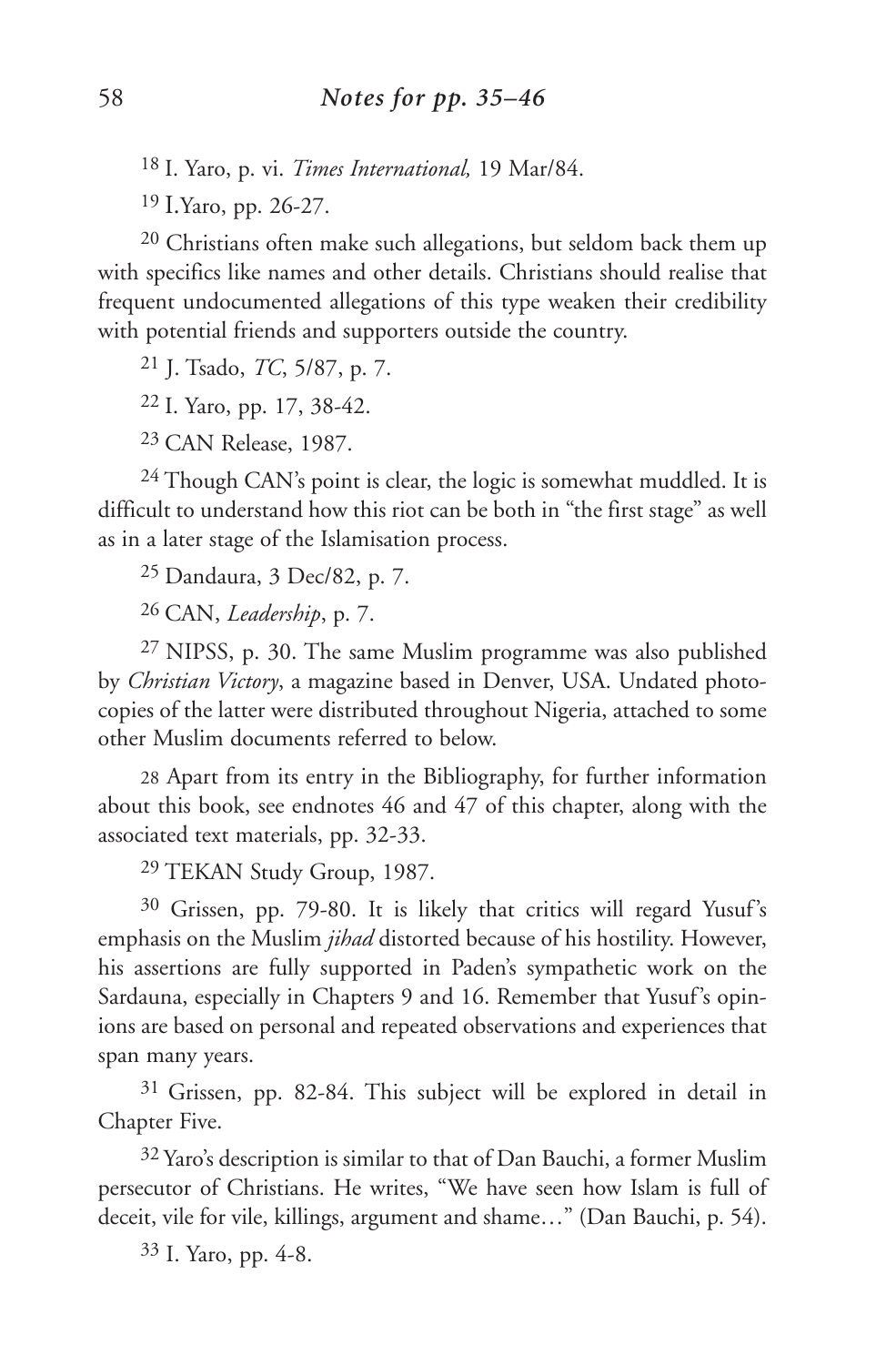34 I. Yaro, pp. 8-11.

35 A case of imaginative English in the making, probably referring to positions.

36 I. Yaro, p. 12.

37 I. Yaro, p. 33.

38 Dan Bauchi, p. 49. I must admit that some of his allegations and claims become somewhat bizarre. I would not have referred to him if CAN had not published his story.

39 CAN, *Leadership*, pp. 49-50.

40 *MM*, Jan/99, p. 30.

41 NIPSS, p. 29.

42 Okoroma.

43 TEKAN Action Committee, 17 Aug/88.

44 *The Comet*, 23 July/2001.

45 C. O. Williams, letter dated 31 July/2001.

46 Various Christian documents contain summaries of similar decisions on the part of international Muslim organisations. One is found in *The Sharia*, CAN's National Youth Wing, 1987, pp. 23-24. The list of decisions is then followed by a list of steps Muslims have already taken in Nigeria. Pp. 24-25. For a Christian discussion of an Africa-wide Islamisation programme, see the article by Arye Oded.

 $47$  I hesitate to give much credence to the Mitchell book, because its sectarian view of the Roman Catholic Church would seem to place the authors beyond the pale of Nigerian Christianity. However, in addition to this book, Josiah Publishing also profits from the cooperation of an anonymous Nigerian writer who uses the pseudonym of "J. O." "J. O." is by now a respected Christian leader in Nigeria whose opinion counts. He has published his own book through Josiah Publishing, *The Hidden Massacres of Nigeria.* In addition, he apparently provides both the Mitchells and the British-based Barnabas Fund with reports of events in Nigeria. You will meet "J. O." again in these pages. His cooperation with the Mitchells does increase their credibility with me. It appears that he takes a pragmatic approach of using their services while ignoring their sectarianism. Furthermore, the book received much praise as an eye-opener